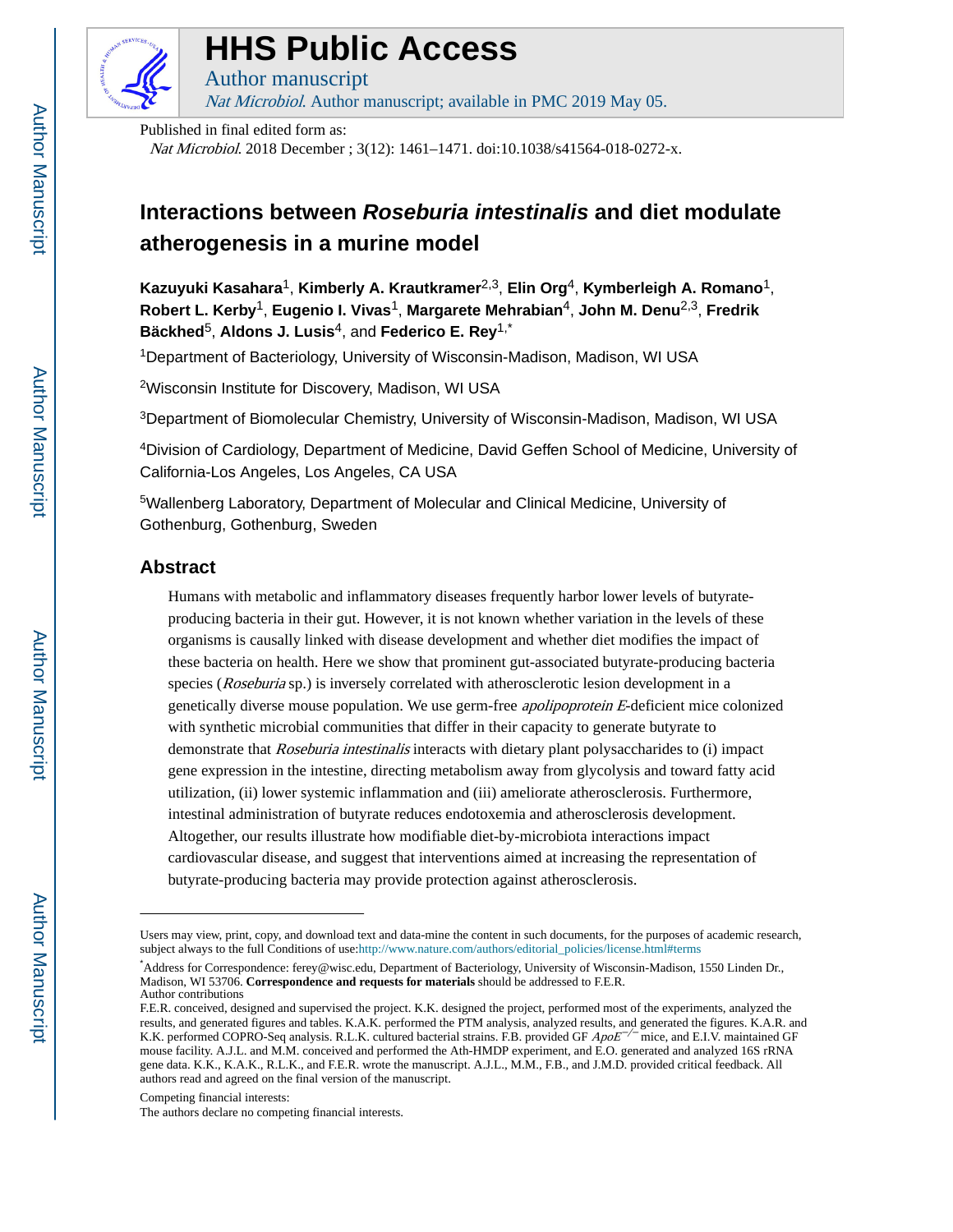The distal gut of mammals harbors complex and dynamic microbial communities that are shaped by diet and host factors. These communities provide the host with a vast range of functions such as digestion of complex dietary components (e.g., plant polysaccharides), production of vitamins, maturation of the immune system, and regulation of host metabolism<sup>1</sup>. Dietary components that are not absorbed in the proximal intestine reach the distal gut, where they are metabolized through processes that involve trophic interactions among members of the microbial community<sup>2</sup>. Diets rich in plant polysaccharides accessible to microbes boost the growth of many intestinal bacteria, which have evolved complex mechanisms to efficiently breakdown and metabolize these substrates<sup>3,4,5,6</sup>. Consequently,

Gut microbial fermentation of plant polysaccharides results in the production of short chain fatty acids (SCFAs), of which acetate, propionate, and butyrate are the most prominent. Butyrate has multiple positive effects in the intestinal tract: it is the preferred energy source for the colonic epithelium and modulates gene expression, at least in part through its action as a non-competitive inhibitor of histone deacetylases (HDACs), leading to hyperacetylation of chromatin<sup>9,10</sup>. Butyrate also exhibits anti-inflammatory properties by inhibiting the activation of the transcription factor NF-κB (nuclear factor-kappa B), which in turn results in lower expression of inflammatory cytokines $^{11}$ .

relative to low-fiber diets, consumption of diets enriched in carbohydrates accessible to gut

microbes is associated with increased bacterial diversity<sup>7,8</sup>.

Atherosclerosis is a chronic inflammatory disease and several lines of evidence suggest that the gut microbiome modulates its development: (i) germ-free (GF) mice genetically sensitive to atherosclerosis (apolipoprotein E-deficient  $[ApoE^{-/-}]$  mice) develop smaller atherosclerotic lesions compared to colonized counterparts<sup>12</sup>; (ii) Toll-like receptors and nucleotide-binding oligomerization domain-like receptors, which recognize bacterial proinflammatory molecules have been implicated in the development of atherosclerosis $^{13}$ ; and (iii) trimethylamine-N-oxide (TMAO), a host-synthesized derivative of the bacterial metabolite trimethylamine (TMA), both enhances atherosclerosis in animal models and is associated with cardiovascular risks in humans $14,15$ . Furthermore, patients with symptomatic atherosclerotic plaques contain lower levels of gut bacteria predicted to generate butyrate<sup>16</sup>.

Most human gut-associated butyrate producers are Firmicutes, with the majority belonging to clostridial clusters XIVa and IV. The most common isolates include species related to Roseburia spp. and Eubacterium rectale within cluster XIVa and Faecalibacterium *prausnitzii* within cluster IV<sup>17</sup>. Recent studies indicate that patients with type 2 diabetes harbor lower levels of these  $taxa^{18,19}$ . Additionally, butyrate-producing bacteria are highly responsive to host diet: e.g., fecal levels of R. intestinalis were higher in subjects consuming resistant starch-enriched diets compared to those consuming diets low in total carbohydrate<sup>20,21</sup>.

Despite the evidence suggesting that butyrate has anti-inflammatory effects and correlation studies that demonstrate increased levels of butyrate-producing bacteria in healthy individuals compared to those with cardiometabolic disease  $16,18,19$ , the impact of this important group of organisms on host health has not been experimentally verified.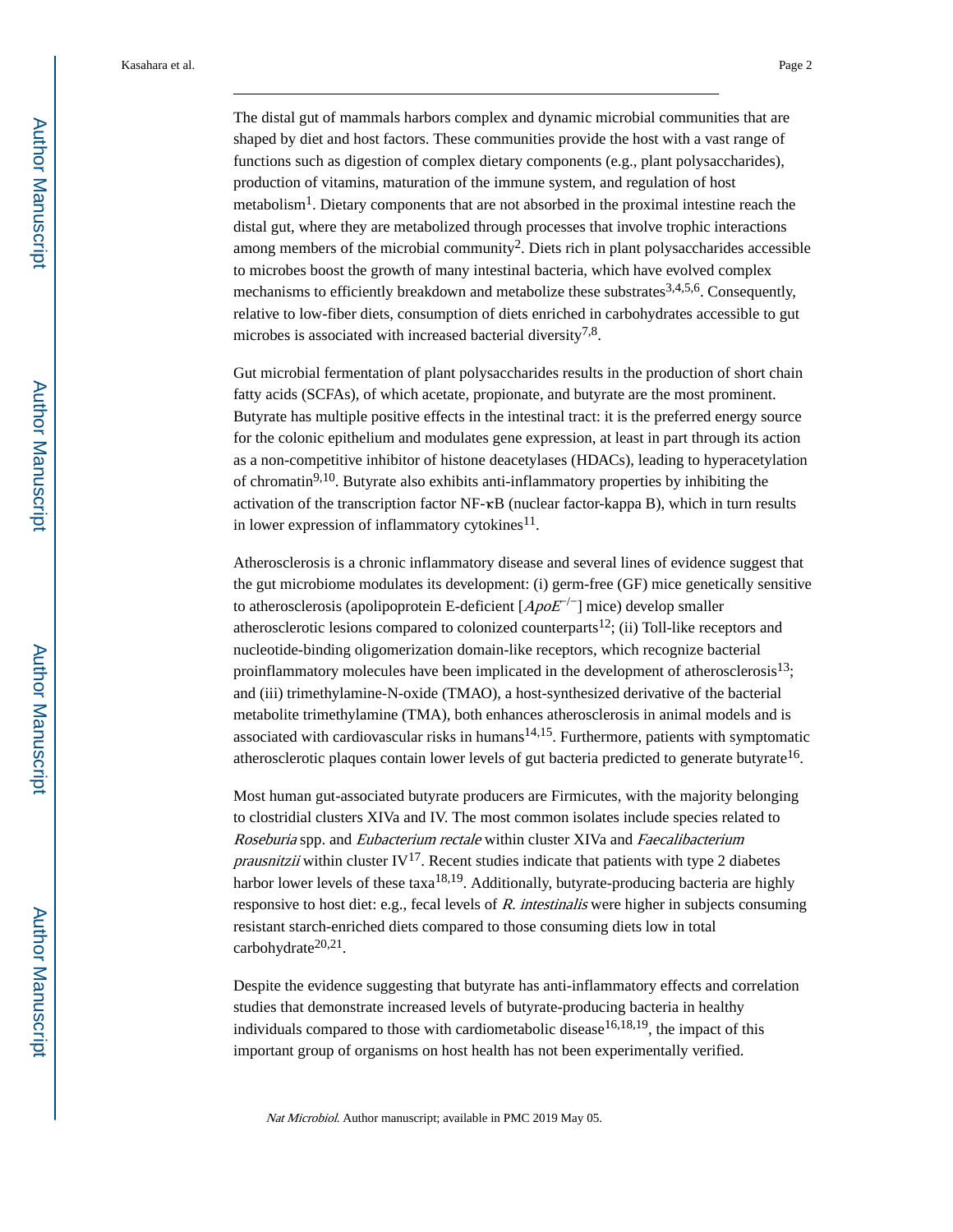Specifically, it is not known whether butyrate-producing bacteria alter susceptibility and progression of atherosclerosis. In this study we show that colonization with Roseburia intestinalis decreases levels of inflammatory markers and atherosclerosis in a diet-dependent manner, and demonstrate that the end-product of bacterial metabolism, butyrate, mediates these effects.

## **Results**

## **Abundance of Roseburia sp. is inversely correlated with atherosclerotic lesion size in a genetically diverse mouse cohort.**

We examined the bacterial communities in the ceca from 83 strains of mice derived from the Hybrid Mouse Diversity Panel  $(HMDP)^{22}$ . These strains were made susceptible to atherosclerosis by transgenic expression of human apolipoprotein E3-Leiden and human cholesteryl ester transfer protein. Characterization of 342 F1 mice expressing both transgenes ("Ath-HMDP") exposed to a high-fat cholesterol diet for 16 weeks showed a wide range in size of atherosclerotic lesions across the different strains<sup>22</sup>. We performed  $16S$ rRNA gene sequencing of fecal DNA collected from these animals and conducted correlation analysis to identify taxa associated with atherosclerotic plaque size (Supplementary Table 1). We identified a number of genera whose abundances were associated  $(F<0.05)$  with plaque size (Supplementary Fig. 1, Supplementary Table 2). Among them  $Roseburia (P=0.0035, bicor=-0.157)$  showed the strongest negative correlation. This is consistent with human studies<sup>16</sup> and suggests that butyrate-producing bacteria may inhibit development of atherosclerosis. Although total plasma cholesterol levels showed a strong positive correlation with plaque size in these mice (Supplementary Fig. 2a), the relative abundance of Roseburia was not correlated with cholesterol (Supplementary Fig. 2b), implying that butyrate-producing bacteria may not affect cholesterol homeostasis.

## **Colonization with R. intestinalis modulates cecal butyrate accumulation in gnotobiotic mice fed a diet with high content of plant polysaccharides (HPP).**

GF mice, inoculated with specific microbes isolated from the human gut, were used to study the role of butyrate-producing bacteria *in vivo*. Two groups of 8-week old GF male  $ApoE^{-/-}$ mice were orally gavaged with the following microbial mixtures: (i) a "core" community which included eight species that are commonly found in the human microbiota with a limited capacity to produce butyrate (Anaerotruncus colihominis, Bacteroides caccae, Bacteroides thetaiotaomicron, Clostridium symbiosum, Collinsella aerofaciens, Coprococcus comes, Providencia stuartii, and Ruminococcus torques); or (ii) the same "core" community plus R. intestinalis (Supplementary Table 3). All mice were fed a standard HPP chow diet (Fig. 1a), and successful transplantation of these communities was confirmed using community profiling by sequencing (COPRO-Seq) analysis (Fig. 1b). The most significant difference in the communities was the presence of  $R$ . intestinalis, which represented 25.1% of the fecal "core plus R. intestinalis" community. C. aerofaciens was disproportionally impacted by  $R$ . intestinalis, showing a  $\sim$ 4-fold decrease in the presence of the butyrate producer compared to core community-colonized mice (Fig. 1b, Supplementary Table 4). These effects were observed even when  $R$ , intestinalis was not considered as part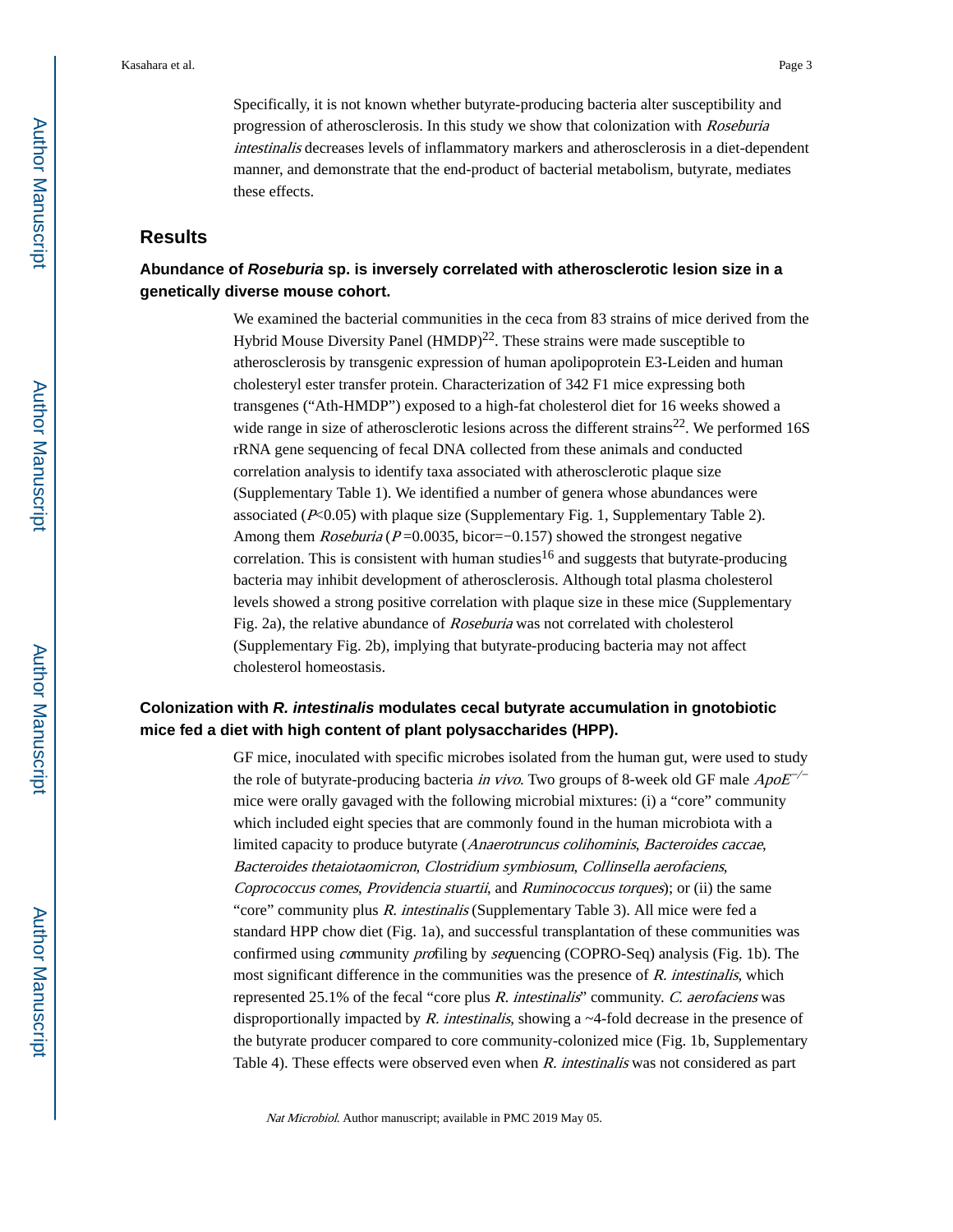of the community for the calculations (i.e., core species considered as 100% for both groups; Supplementary Fig. 3, Supplementary Table 5). Additionally, C. comes and C. symbiosum also showed lower relative abundance in the presence of R. intestinalis (Fig. 1b, Supplementary Table 4), however these differences disappear when  $R$ . intestinalis is not considered for the calculations (Supplementary Fig. 3, Supplementary Table 5).

Mice were euthanized 18 weeks after colonization, and plasma and cecal contents were collected for biochemical analyses. Colonization with the "core plus  $R$ . intestinalis" community resulted in a four-fold increase of cecal butyrate levels compared with the "core" community (Fig. 1c, Supplementary Fig. 4). Additionally, we observed a significant reduction of cecal acetate levels—a substrate used by some butyrate-producing bacteria including R. intestinalis for butyrate production<sup>23</sup>. Nonetheless, plasma levels of butyrate and acetate were not significantly different between these two groups of mice (Fig. 1d), suggesting rapid metabolism of butyrate in peripheral tissues such as the intestine and the liver<sup>24</sup>. These results demonstrate that gut microbial composition affects cecal SCFA levels, and that colonization with  $R$ . intestinalis increases cecal butyrate concentration in mice fed the HPP diet.

## **Colonization with R. intestinalis inhibits the development of atherosclerotic plaque formation in gnotobiotic mice fed the HPP diet.**

By a variety of measures the HPP-fed "core" and "core plus R. intestinalis" colonized mice were indistinguishable. For example, colonization with R. intestinalis did not affect plasma or liver lipid profiles (Supplementary Fig. 5a, Supplementary Table 6). In contrast, evaluation of atherosclerotic lesions of the aortic sinus showed marked differences: mice colonized with R. intestinalis exhibited a 30% reduction of atherosclerotic lesion development compared to mice colonized with the "core" community (aortic sinus mean plaque area;  $23.8 \pm 1.7 \times 10^4$  µm<sup>2</sup> in "core"  $ApoE^{-/-}$  mice,  $16.7 \pm 1.7 \times 10^4$  µm<sup>2</sup> in "core plus R. *intestinalis*"  $ApoE^{-/-}$  mice; Fig. 2a, e). Remarkably, there was a significant negative correlation between cecal levels of butyrate and lesion size (Supplementary Fig. 5b). In contrast, plasma cholesterol levels were not associated with lesion size (Supplementary Fig. 5c).

Lipid deposition measured with Oil Red O-stained sections showed that mice colonized with R. intestinalis also had a reduced lipid area (Fig. 2a, f). Immunohistochemical studies of atherosclerotic lesions showed that mice colonized with the "core plus R. intestinalis" community developed atherosclerotic lesions that exhibited a lower number of macrophages (Fig. 2b, g) and increased levels of collagen (Fig. 2c, h), suggesting that colonization with R. intestinalis promoted the stability of atherosclerotic plaque. In contrast, levels of smooth muscle cells in the aortic sinus were not affected by microbial community composition (Fig. 2d, i). To further define possible  $R$ . intestinalis-perturbed host factors associated with reduced atherosclerotic lesions and macrophage infiltration in the aortic root, we examined mRNA levels of several inflammatory markers of atherosclerosis in the aorta. While there were no significant differences in the mRNA levels of *Il (Interleukin)-6, Il-1β, Mcp1* (Monocyte chemoattractant protein 1), and *Icam1* (Intracellular adhesion molecule 1), we detected a marked reduction in the relative mRNA levels of Tumor necrosis factor  $\alpha$  (Tnf- $\alpha$ )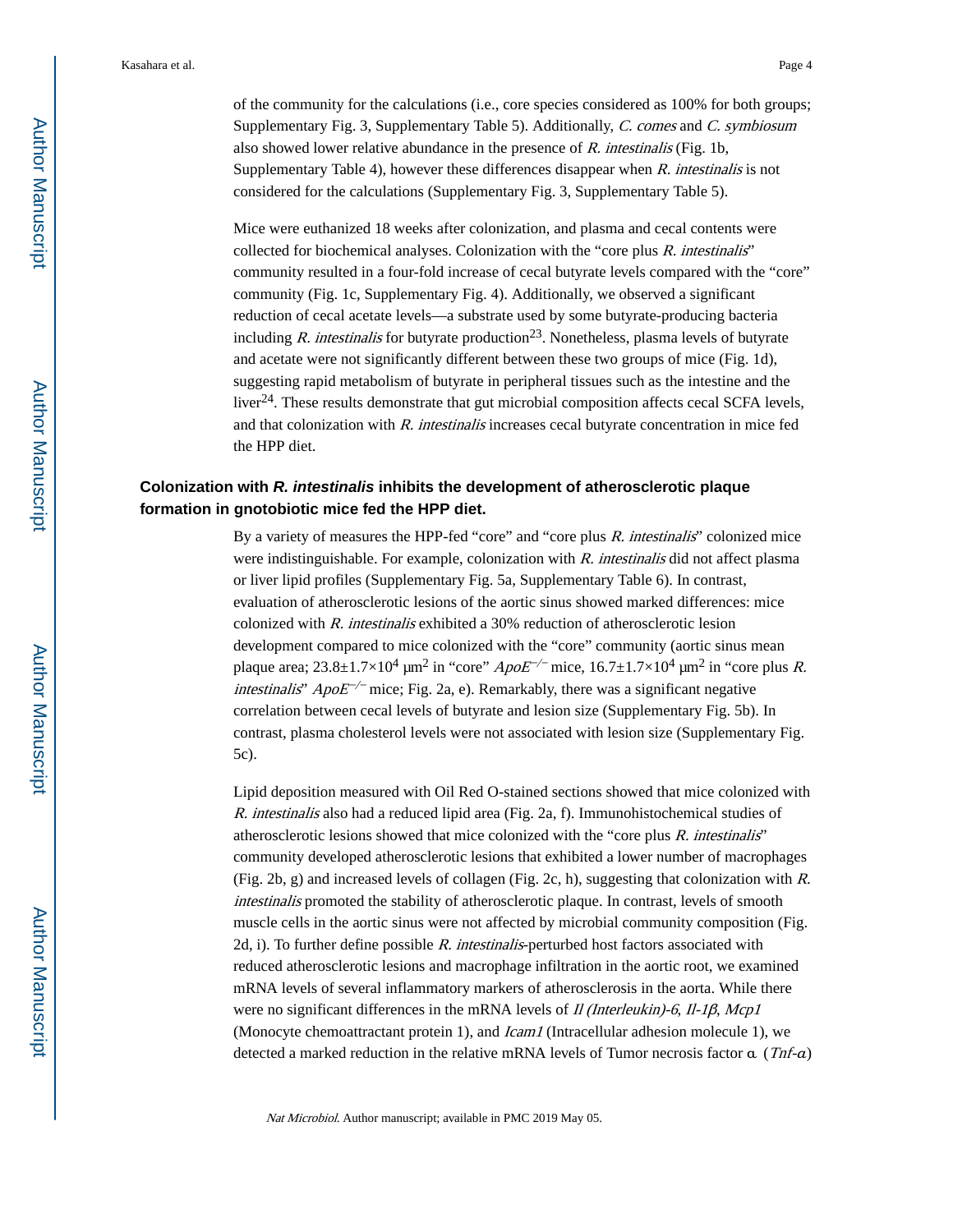and Vascular cell adhesion molecule 1 (*Vcam1*) associated with the presence of R. intestinalis (Fig. 2j). Both TNF-α and VCAM-1 have a central role in controlling inflammatory processes and atherosclerosis development independent of plasma cholesterol levels<sup>25,26</sup>. These results suggest that colonization with R. intestinalis modulates atherosclerosis by reducing aortic inflammation.

We next tested whether the athero-protective effect of  $R$ . intestinalis is modulated by diet. GF male  $ApoE^{-/-}$  mice colonized with the same communities described above were fed1 a diet low in complex plant polysaccharides (LPP diet, Supplementary Fig. 6a). In contrast to the HPP-fed animals, in LPP-fed animals R. intestinalis represented only 0.3% of the fecal "core plus R. intestinalis" community (Supplementary Fig. 6b-c, Supplementary Table 7). Under this condition, R. intestinalis did not impact community composition or any measurement collected at the time of euthanasia, including SCFA levels and atherosclerotic lesions (Supplementary Fig. 7–8, Supplementary Table 6). Thus, the abundance and atheroprotective effects of R. intestinalis depend on the availability of dietary plant polysaccharides.

## **R. intestinalis modulates intestinal epigenetic programing in the colon of mice fed the HPP diet.**

Mice colonized with R. intestinalis that were fed the HPP diet showed increased butyrate levels in the intestinal contents but not in plasma. As mentioned above, butyrate is an HDAC inhibitor; increased histone acetylation is generally associated with open chromatin and active transcription. Histone acetylation has also been shown to positively correlate with histone methylation *in vitro*<sup>27</sup>, and the effects of histone methylation are more complex and depend upon both the site and degree of methylation. Additionally, histone post-translational modification (PTM) states are combinatorial and are thought to integrate cellular signals by sensing changes in the environment (namely via metabolite availability), ultimately mediating adaptive transcriptional responses<sup>28</sup>.

We hypothesized that the effects of butyrate-producing bacteria on atherosclerosis may be mediated by changes that originate in the gut. To assess whether the presence of R. intestinalis impacted epigenetic programming in the colon or aorta in mice fed both diets, we surveyed >50 unique and combinatorial acetylated and methylated histone PTM states in proximal colon and aorta samples using a label-free data-independent acquisition mass spectrometry workflow (Supplementary Table  $8)^{29}$ . Principal components analysis of chromatin signatures reveals that R. intestinalis has a more pronounced effect on epigenetic programming in mice fed the HPP diet compared to animals fed the LPP diet (Supplementary Fig. 9). Although no changes were observed on histone H4, both acetylation and methylation of histone H3 and the variant histone H3.3, which is deposited in areas of active transcription, were affected by  $R$ . intestinalis (Fig. 3a-e). The majority of chromatin state changes induced by R. intestinalis in mice fed the HPP diet are indicative of active transcription. This includes increased abundance of highly methylated forms of K36 on histone H3 and H3.3 and the coeluting, isobaric peptides containing K18ac/K23ac, all of which are associated with activation of transcription or transcriptional elongation (Fig. 3bd). These increases were accompanied by a significant decrease in peptides containing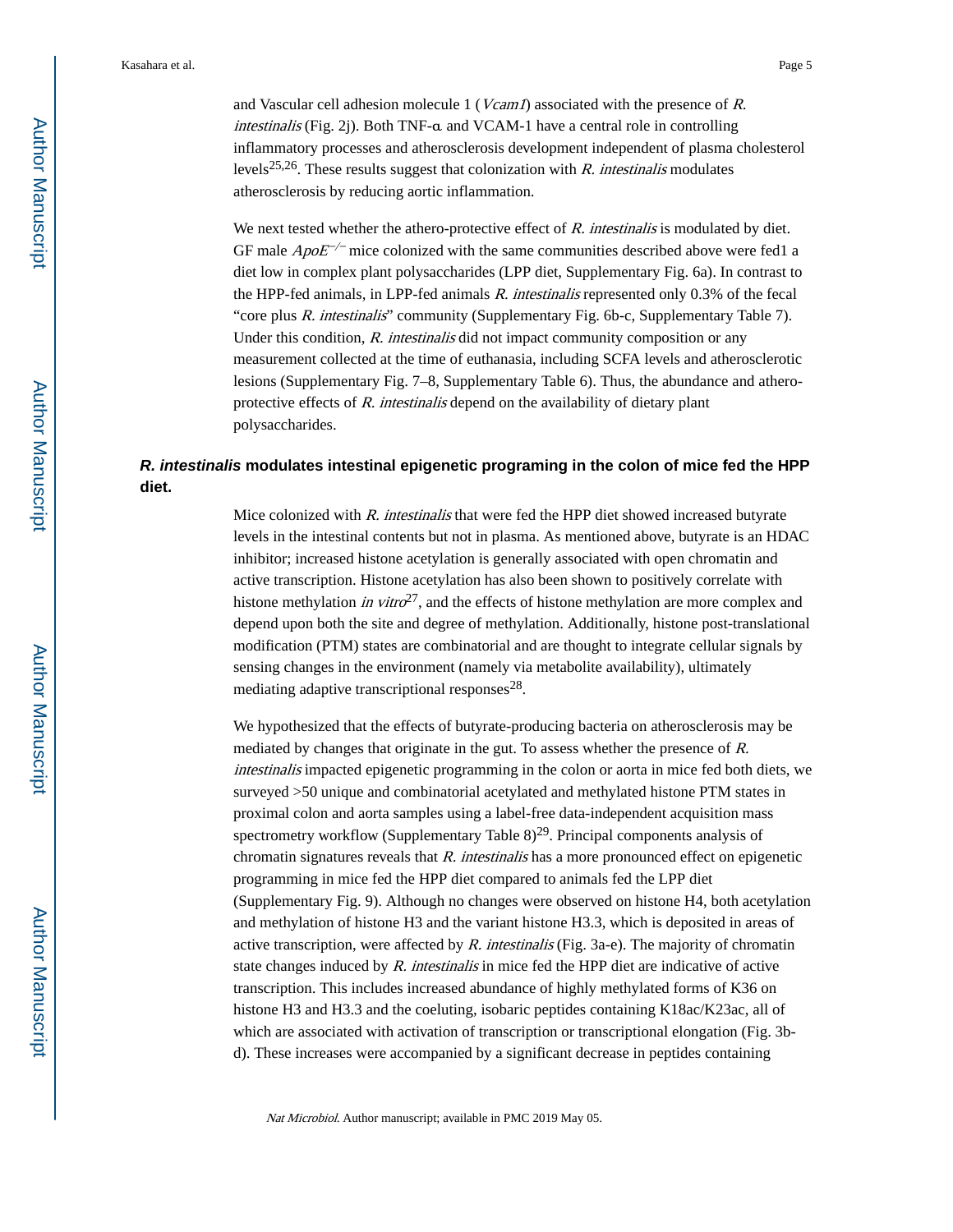monomethylated and unmodified K36, suggesting a global shift toward more highly methylated forms of K36. Consistent with the very low colonization by  $R$ . intestinalis, these PTM states remained unchanged in the LPP-fed mice colonized with the "core plus R. intestinalis" community (Fig. 3b-d). Methylation of H3K4 and H3K79 is also associated with transcriptional activation. R. intestinalis induced an increase in K4me1 and K79me1, but a decrease in K4me3 and K79me2 in proximal colon of mice fed the HPP diet (Fig. 3a, e). Unexpectedly, there was a significant increase in K4me3 in response to R. intestinalis in mice fed the LPP diet (Fig. 3a). These data suggest that diet-microbiota interactions differentially regulate both histone methylation and acetylation in the intestine in response to  $R.$  intestinalis. In contrast, the presence of  $R.$  intestinalis did not elicit robust PTM changes in the aortas from mice fed both diets (Supplementary Fig. 10, Supplementary Table 9). Altogether, these results suggest that the presence of this butyrate-producing organism may alter susceptibility to atherosclerosis by affecting gene expression in the distal gut.

## **R. intestinalis regulates energy metabolism and reduces endotoxemia in mice fed the HPP diet.**

To assess whether R. intestinalis–associated changes in colonic chromatin states affect gene expression, we performed RNA-seq analysis of colon tissues of HPP-fed mice. A total of 101 genes were differentially expressed (DE) between these two groups (FDR<0.05; Supplementary Table 10). Gene Ontology (GO) database terms for processes such as monocarboxylic acid metabolism, small molecule metabolism, and fatty acid metabolism were enriched among the genes that were significantly  $(P< 0.05)$  up-regulated in colons from "core plus R. intestinalis" mice compared to those from "core" controls (Fig. 4a). Specifically, there was a significant increase in the expression of genes associated with fatty acid oxidation such as Acox1 (Acyl-CoA Oxidase 1), Acsf2 (Acyl-CoA Synthetase Family Member 2), and Decr2 (2,4-Dienoyl-CoA Reductase 2, peroxisomal). Conversely, GO terms associated with cellular response to glucose, hexose, and other monosaccharides, host immunity and inflammation such as leukocyte differentiation and TGFβ (transforming growth factor beta) receptor signaling pathway, were enriched among the genes downregulated in the colons from mice colonized with the "core plus R. intestinalis" community (Fig. 4b). Taken together, these results suggest that colonization with R. intestinalis switches the enterocyte energy substrate from glucose to butyrate, which is in agreement with a previous report showing that butyrate regulates energy metabolism in colonocytes<sup>30</sup>.

Elegant studies have shown that the metabolic effects elicited by butyrate on intestinal epithelial cells enhance barrier function and decrease intestinal permeability<sup>31</sup>. Thus, we tested whether colonization with R. intestinalis impacted gut paracellular permeability in vivo using the fluorescein isothiocyanate (FITC)-dextran assay. We found that colonization with R. intestinalis decreased intestinal permeability, yet the difference did not reach significance (Fig. 4c), and resulted in significantly lower levels of plasma LPS (Fig. 4d). Consistent with this observation, we detected upregulation of tight junction genes such as  $C$ ldn3 (Claudin3) and  $C$ ldn4 in mice colonized with R. intestinalis (Supplementary Fig. 11, Supplementary Table 11). Collectively, our results suggest that R. intestinalis improves intestinal barrier function and reduces the amount of endotoxin in the bloodstream.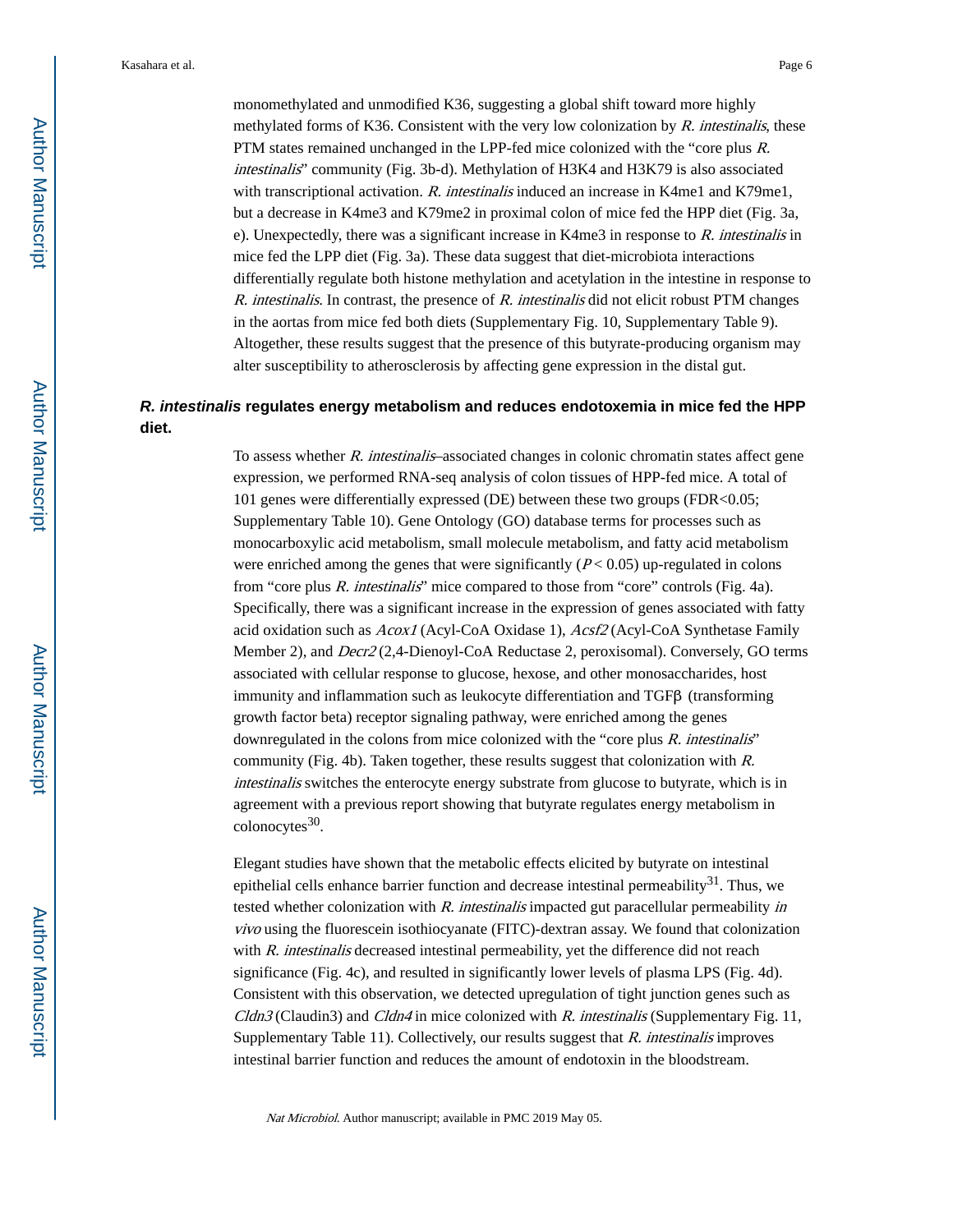Consistent with these findings, colonization with R. intestinalis resulted in a marked reduction of pro-inflammatory gene expression in the aorta (Fig. 2j). Furthermore, plasma levels of IL-12p40 was significantly decreased in mice colonized with R. intestinalis (Supplementary Fig. 12), which might be attributed to the reduction in aortic inflammatory molecules such as TNF-α and VCAM1 (Fig. 2j).

Butyrate has also been found to induce the differentiation of regulatory T cells (Tregs)<sup>32</sup>, however, flow cytometric analysis detected no differences of CD4+ T cells and Tregs in spleen or para-aortic lymph node samples between mice colonized with the two different communities (Supplementary Fig. 13a-c). We also investigated the effects of  $R$ . intestinalis gut colonization on T-cell/Treg-associated molecules and found no changes in the expression of Cd4, Ifn $\gamma$  (Interferon  $\gamma$ ), Il-10, and Foxp3 (Forkhead box P3) in whole aorta (Supplementary Fig. 13c).

To further investigate whether R. intestinalis impacted circulating metabolites, we performed metabolome analysis of plasma using UPLC-MS/MS. A total of 678 metabolites were observed (Supplementary Fig. 14, Supplementary Table 12), 88 of which were differentially represented between the two groups of animals  $(P<0.05$ ; for the purpose of generating hypotheses all metabolites showing a P value <0.05 were used for subsequent analyses). Enrichment analysis of differentially-represented metabolites showed that long chain fatty acid, phosphatidylethanolamine, eicosanoids, and branched chain amino acid metabolism were among the most regulated pathways (Supplementary Table 13). Levels of all 14 detected long chain fatty acids were lower in mice colonized with R. intestinalis, nine of which were significantly diminished  $(P<0.05$ ; Fig. 4e, Supplementary Table 12). This is in line with previous work showing that butyrate upregulates oxidation of fatty acids in liver tissue. Alternatively, the reduction in long-chain fatty acids in mice colonized with R. intestinalis could be due to decreased lipolysis, which can be inhibited by butyrate<sup>33</sup>.

Butyrate is known to upregulate ketogenesis in liver<sup>34</sup>. Consistent with this, the ketone body  $β$ -hydroxybutyrate was detected at higher levels in the "core plus  $R$ . intestinalis" colonized mice ( $P=0.002$ ,  $q<0.10$ ; Fig. 4e). β-hydroxybutyrate suppresses chronic inflammatory processes by inhibiting NLRP3 inflammasome-driven inflammatory responses<sup>35</sup>. There was also a reduction of all five eicosanoids detected in these mice; 12-hydroxyeicosatetraenoic acid (12-HETE) and 15-ketoeicosatetraenoic acid (15-KETE), which are 12/15-lipoxygenase products of arachidonic acid, were significantly lower  $(P< 0.05, Fig. 4e, Supplementary)$ Table 12). Interestingly, it has been shown that LPS induces inflammatory activation of arachidonic acid signaling in macrophages  $36$ , which in turn promotes atherogenesis via production of IL-12<sup>37</sup> and/or oxidative modulation of low density lipoprotein<sup>38</sup>. Furthermore, we found significant positive correlations between eicosanoids and LPS levels in plasma (Supplementary Fig. 15). In summary, our data suggest that R. intestinalis stimulates fatty acid oxidation in enterocytes, improves endotoxemia, and results in the alteration of circulating eicosanoids, β-hydroxybutyrate, IL-12 and the amelioration of atherosclerosis.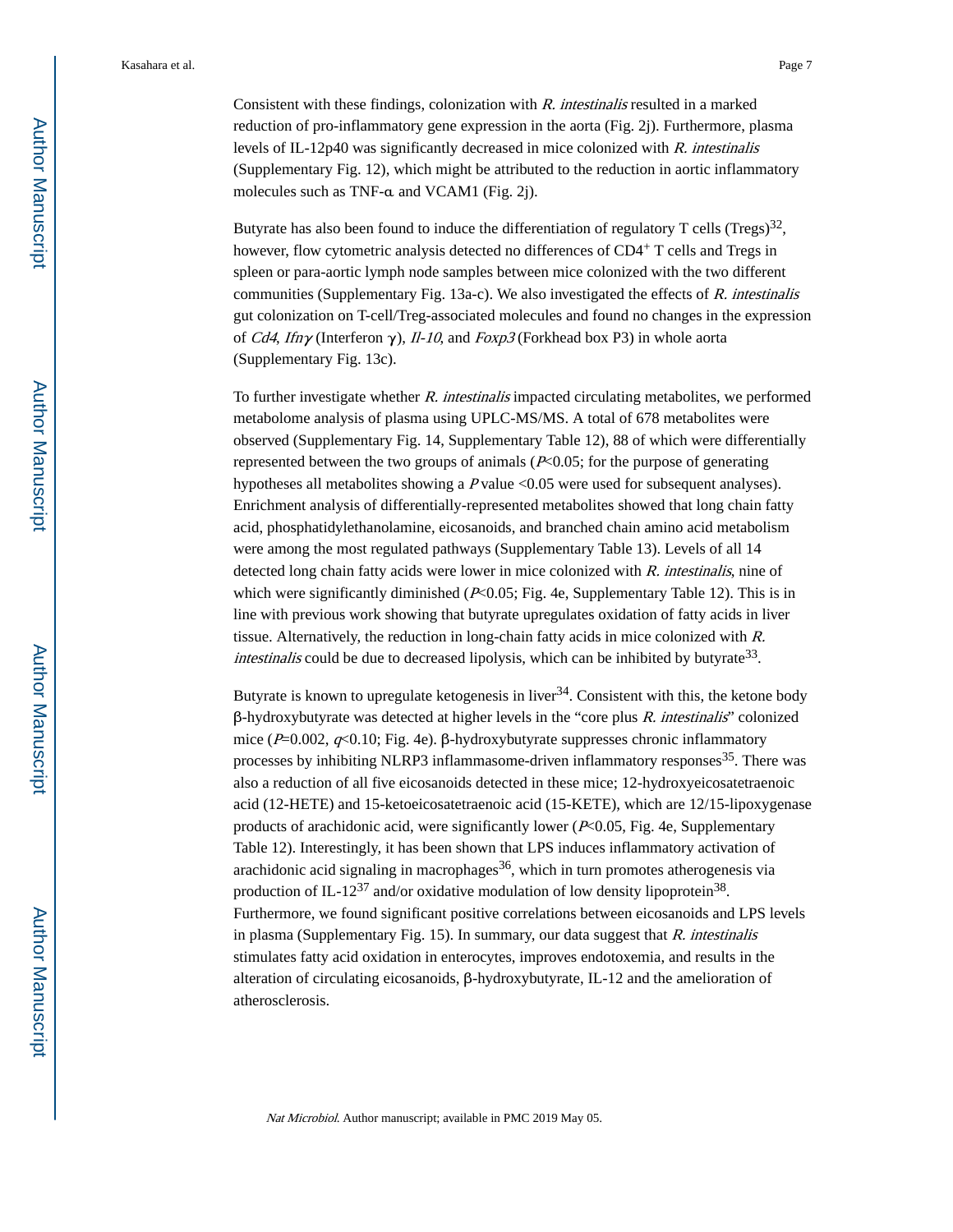## **Tributyrin supplementation reduces the development of atherosclerotic plaque formation.**

The data presented above suggest the athero-protective effect of  $R$ . intestinalis to be in part mediated by butyrate. In order to directly test this hypothesis, we conducted an experiment where tributyrin (TB), a triglyceride analogue of butyrate that is metabolized to butyrate by pancreatic lipases, was supplemented in the diet. Because there were three potential butyrate producers (C. symbiosum, C. comes, and R. torques) in the original "core" community, these bacteria were excluded and only confirmed non-butyrate producers (Blautia hansenii, B. caccae, B. thetaiotaomicron, C. aerofaciens, Dorea longicatena, Marvinbryantii formatexigens, and P. stuartii) were used as a "core II" community (Supplementary Table 14). Two groups of GF male  $ApoE^{-/-}$  mice were orally gavaged with the "core II" community, and were fed the HPP diet or a 6% TB-supplemented diet (Fig. 5a). COPRO-Seq analysis showed that the TB treatment slightly increased the levels of B. caccae while it did not affect the abundance of other species in the community (Fig. 5b, Supplementary Table 15). As expected dietary TB supplementation resulted in a significant increase of cecal butyrate levels, although these were relatively low (~ 0.1μmoles/g wt), suggesting that most of butyrate derived from TB might be absorbed in the distal small intestine (Supplementary Fig. 16a). Supplementation of TB did not impact acetate or propionate levels in the cecum (Supplementary Fig. 16a) nor SCFAs in plasma (Supplementary Fig. 16b). Importantly, we found that administration of TB significantly inhibited the development of atherosclerosis (Fig. 5c, e), lipid deposition (Fig. 5c, f), and macrophage accumulation (Fig. 5d, g) in the plaque while it did not change the levels of plasma lipid profile (Supplementary Table 6), collagen (Supplementary Fig. 17a, c) or smooth muscle cells (Supplementary Fig. 17b, d) in the aortic sinus. Consistent with the results observed with  $R$ . intestinalis, TB supplementation did not affect levels of  $CD4+T$  cells and Tregs in spleen or para-aortic lymph node samples (Supplementary Fig. 18). Moreover, TB supplementation significantly reduced gut permeability as measured by the FITC-dextran assay as well as plasma LPS levels (Fig. 5h, i). These results suggest that butyrate inhibits the development of atherosclerosis at least in part by reducing endotoxemia and that butyrate mediates the vascular benefits associated with increased Roseburia colonization.

## **Discussion**

A large body of literature supports the notion that consumption of dietary fiber decreases the risk of cardiometabolic disease<sup>39</sup>. Recent studies suggest that some of the benefits associated with consumption of dietary fiber are mediated in part by gut microbes<sup>40</sup>, with increased representation of butyrate-producing microbes proposed as one of the potential mediators<sup>41</sup>. Moreover, butyrate producers have been frequently found at higher levels in healthy populations relative to patients suffering various inflammatory and metabolic diseases<sup>16,18,19</sup>. Our study provides causal evidence linking increased abundance of butyrate-producing bacteria with: (i) higher cecal levels of butyrate; (ii) epigenetic, transcriptional and metabolic changes in the intestine; (iii) decreased systemic markers of inflammation; and (iv) smaller atherosclerotic lesions.

Previous work revealed that butyrate regulates generation of colonic Tregs through histone deacetylase inhibition, and Tregs have been shown to inhibit atherosclerosis by dampening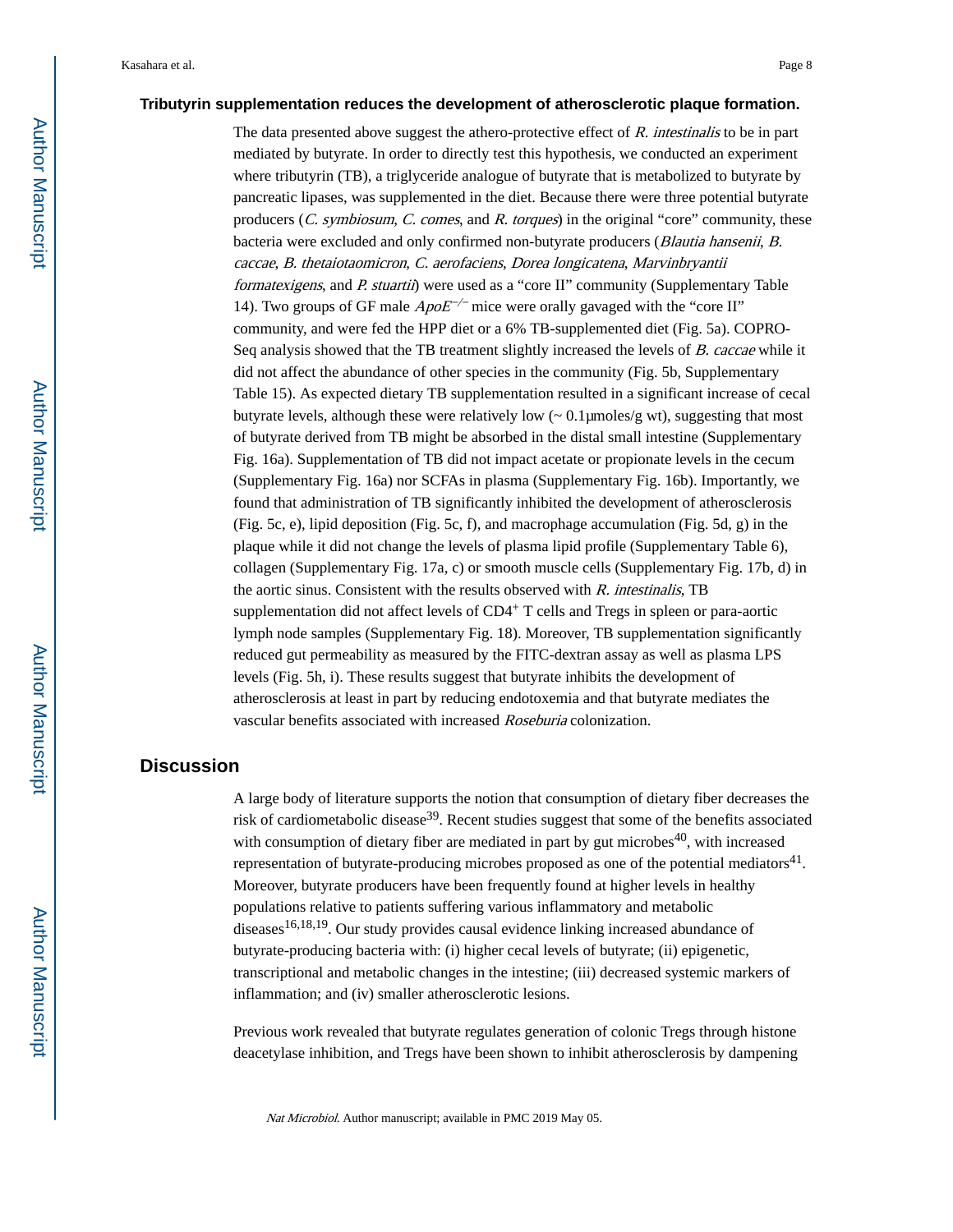effector T cell responses  $32,42$ , however, we did not observe any significant difference of Tregs in the aorta or in paraaortic lymph nodes, suggesting that, at least in our studies, the observed athero-protective effect seems to be independent of aortic Treg cells. The effects of butyrate-producing bacteria on atherosclerosis and inflammation could be linked to the metabolic effects that butyrate has in the intestine. Butyrate is efficiently absorbed and oxidized to acetyl-CoA in mitochondria, and represents the main fuel for normal colonocytes. We found that introduction of  $R$ , intestinalis alters histone epigenetic states and modulates gene expression in the gut. The observed changes in gene expression suggest that the presence of the butyrate-producer directed epithelial metabolism away from glycolysis and toward fatty acid utilization. Butyrate oxidation increases epithelial  $O_2$  consumption and stabilization of hypoxia-inducible factor  $(HIF)^{43}$ , which in turn can enhance epithelial barrier function *in vitro* and *in vivo*<sup>44</sup>. This is consistent with our findings that the expression of several genes in mitochondrial fatty acid oxidation was significantly upregulated. While we did not observe evidence of transcriptionally regulated genes downstream of HIF, we cannot exclude possible involvement of this pathway. Butyrate can reach the liver via portal circulation, where it also stimulates β-oxidation and ketogenesis<sup>34</sup>. Untargeted mass spectrometry suggested that R. intestinalis-dependent increase in butyrate stimulates oxidation of long-chain fatty acids and production of ketone bodies. The increase on the ketone body β-hydroxybutyrate may contribute to the protective effect of  $R$ . intestinalis, as this metabolite has been shown to inhibit key inflammatory pathways involved in atherosclerosis.

An additional mechanism by which R. intestinalis impacts the host relates to the effects of butyrate on chromatin, as butyrate is a HDAC inhibitor<sup>45</sup>. However, the presence of R. intestinalis and a dramatic increase in butyrate levels did not result in extensive changes of colonic histone acetylation, apart from a modest increase in H3K18/K23 acetylation. In contrast, we observed larger effects on histone methylation that predict an active chromatin state. Given the combinatorial nature of histone modifications, it is possible that HDAC inhibition can also impact histone methylation. Indeed, methylation of H3K4 has been shown to preferentially occur on acetylated histones in cultured cells treated with HDAC inhibitors<sup>27</sup>. Collectively, our findings suggests that R. intestinalis affects host histone methylation as well as acetylation, impacting gene expression in the colon. Although understanding the impact of these changes upon histone PTM will require further analysis, we speculate that these observations may provide a mechanistic link between changes in nutrient availability (i.e., butyrate) and the effects in gene expression related to energy metabolism caused by the introduction of the prominent butyrate-producer.

In summary, we show that colonization with R. intestinalis lowers endotoxemia, possibly by improving barrier function, reduces inflammatory markers in plasma and aorta, and the extent of atherosclerotic lesion in a diet-dependent fashion. Our results suggest that atheroprotective effect of  $R$ , intestinalis is mediated at least in part by butyrate. Additionally,  $R$ , intestinalis may impact the host via different molecules through mechanisms not examined in this study. Future experiments using GF mice colonized with defined communities with different abundances of butyrate producers supplied with different types of dietary polysaccharides will inform synbiotic approaches for prevention and/or treatment of cardiovascular disease.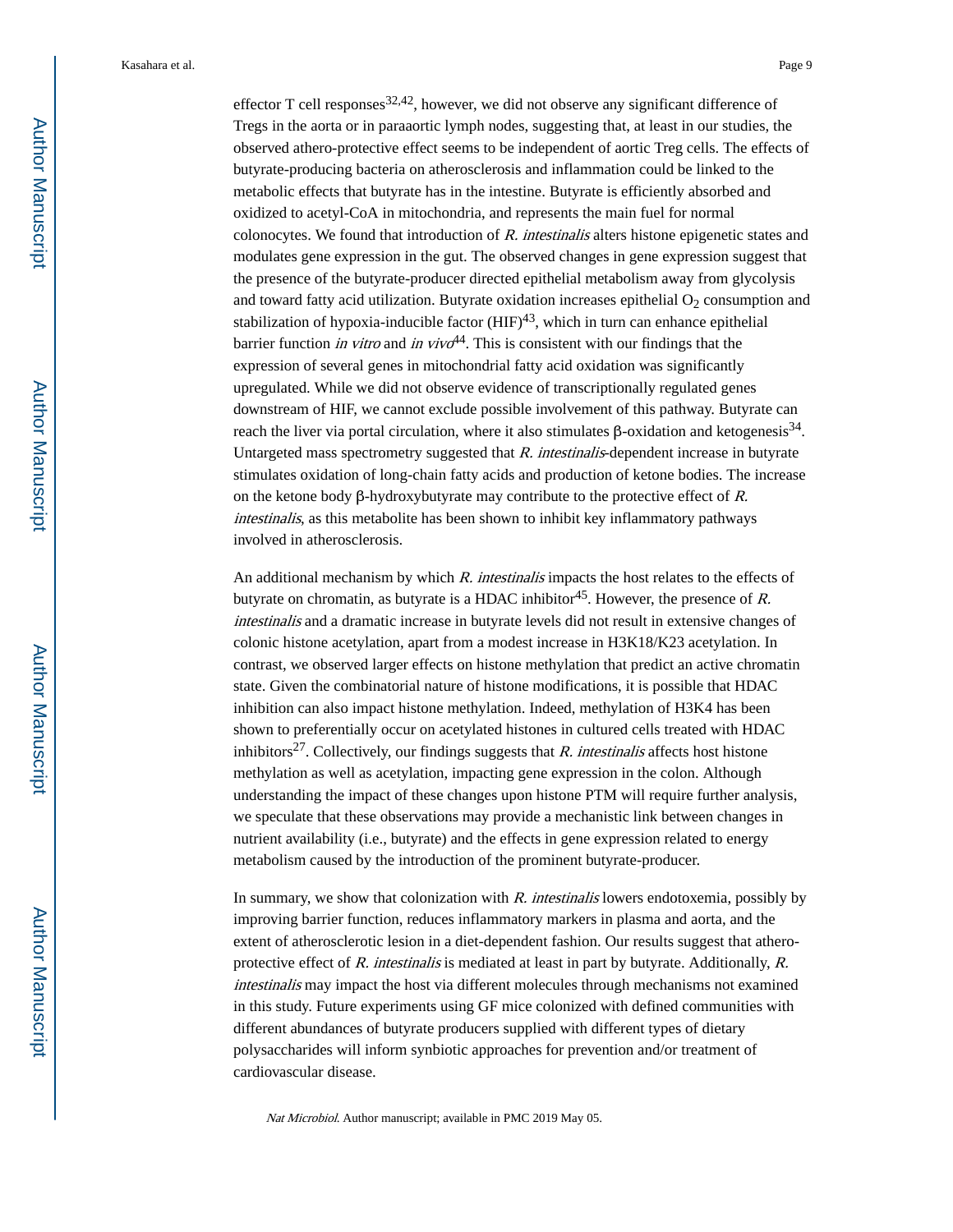## **Methods**

#### **The Ath-HMDP studies.**

The animal work of the Ath-HMDP panel was conducted as previously described<sup>22</sup>. Briefly, mice carrying the human transgene for CETP in a C57BL/6 background were obtained from The Jackson Laboratory (Stock Number:003904). Mice carrying the human ApoE3 Leiden variant were kindly provided by Dr. L. Havekes. For purposes of these experiments, we interbred these mice to create a strain carrying both transgenes and these were bred to females from ~100 common inbred and recombinant inbred strains purchased from The Jackson Laboratory. Male and female progeny were genotyped for the presence of both transgenes and, at the age of about 8 weeks, were placed on a "Western Style" synthetic high fat diet (33 kcal % fat from cocoa butter) supplemented with 1% cholesterol (Research Diets D10042101, Supplementary Table 16). Mice from different strains and sex were housed in separate cages, but in the same room throughout the study. After 16 weeks on this diet, 147 male and 195 female mice (83 strains in total) were euthanized for collection of tissue. Euthanasia of mice was carried out using deep anesthesia with isoflurane vapor followed by cervical dislocation. The animal work of the Ath-HMDP panel was conducted according to relevant national and international guidelines and was approved by the UCLA Animal Research Committee, the UCLA IACUC.

#### **Sequencing of 16S rRNA genes.**

Ceca from a total of 195 female mice (71 strains) and 147 male mice (60 strains) were profiled for bacterial taxa using 16S rRNA gene sequencing. Microbial DNA was extracted using the PowerSoil DNA Isolation Kit (MO BIO Laboratories, Carlsbad, CA). Amplification and sequencing of V4 hypervariable region of the 16S rRNA gene was performed using the validated, region-specific bacterial primers 515F and 806R. The reverse amplification primer contained a 12-bp Golay error-correcting barcode sequence and amplicons were generated in triplicate using 5 Prime Hot MasterMix (Fischer Scientific, UK). The PCR conditions consisted of an initial denaturation step of 94°C for 3 min; 35 cycles of 94°C for 45 sec, 50°C for 30 sec, and 72°C for 90 sec., followed by 72°C for 5 min. Replicate amplicons were quantified with Quanti-iT™PicoGreen dsDNA Assay Kit (Life Technologies Corporation, Carlsbad, CA), pooled (200ng from 96 samples) and purified using with the UltraClean PCR Clean-up Kit (MOBIO Laboratories, Inc., Carlsbad, CA). The purified, pooled PCR products were sequenced on a 454 pyrosequencing platform according to the Roche 454 recommended procedures. De-multiplexing 16S rRNA gene sequences, quality control and operational taxonomic unit (OTU) binning were performed using the open source pipeline Quantitative Insights Into Microbial Ecology (QIIME) version 1.7.0. Quality-filtered reads were de-multiplexed, yielding an average length of 298 bases per read, and an average coverage of 2510 sequences per sample. Sequences were binned into OTUs based on 97% identity using UCLUST against the Greengenes reference database. Each sample's sequences were rarefied to a depth of 200 reads to reduce the effect of sequencing depth. Microbial composition at each taxonomic level was defined using the summarize\_taxa function in QIIME. The relative abundance of each taxon was calculated by dividing the sequences pertaining to a specific taxon by the total number of bacterial sequences for that sample.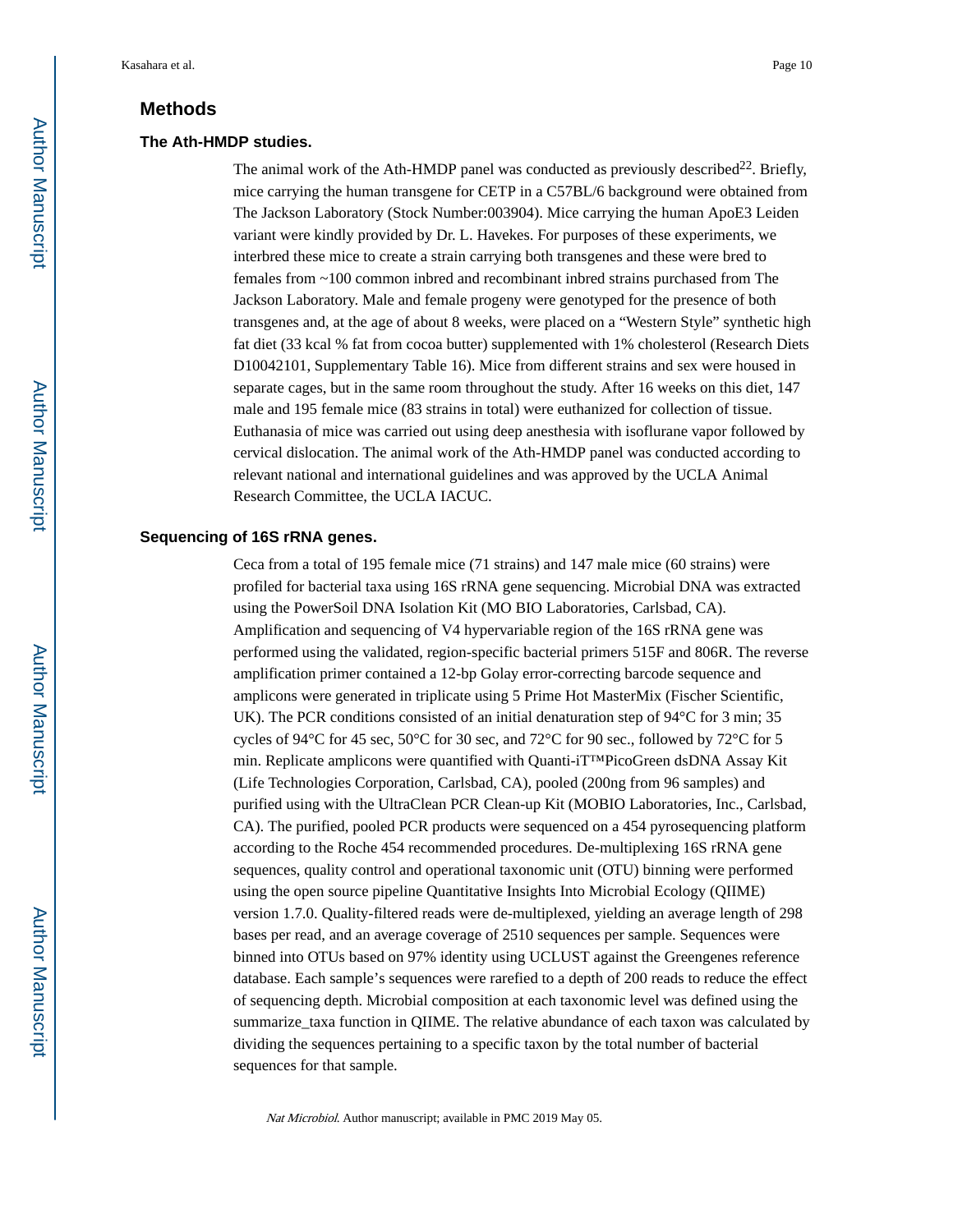#### **Correlation analysis.**

The biweight midcorrelation statistic is analogous to the Pearson correlation coefficient, but has the advantage of being robust to outliers. We used the bicor function implemented in the WGCNA R package to calculate the microbiota-lesion size correlations in the Ath-HMDP panel.

#### **Growth medium.**

All bacteria were grown on Mega Medium (Supplementary Table 17). This medium was filter sterilized and stored in a Coy anaerobic chamber (5%  $H_2$ , 20% CO<sub>2</sub>, and 75% N<sub>2</sub>)<sup>46</sup>.

#### **Gnotobiotic husbandry.**

All experiments involving gnotobiotic mice were performed using protocols approved by the University of Wisconsin-Madison Animal Care and Use Committee. All GF C57BL/6 ApoE  $\sim$  mice were maintained in a controlled environment in plastic flexible film gnotobiotic isolators under a strict 12h light/dark cycle and received sterilized water and standard chow (LabDiet 5021; LabDiet, St Louis, MO) ad libitum until 8 weeks of age. Sterility of GF animals was assessed by incubating freshly collected fecal samples under aerobic and anaerobic conditions using standard microbiology methods.

#### **Gnotobiotic mouse colonization.**

Aliquots of each frozen bacterial strain were inoculated into 10 mL of Mega Medium and grow anaerobically at 37°C overnight. Strains belonging to the same community were then combined in an equal volume ratio in a sterile and anaerobic Hungate tube. In the experiments shown Fig. 1a and Supplementary Fig. 6a, 8-week-old GF male mice were inoculated by oral gavage with 0.2 mL of mixed bacterial culture, "core" community or "core plus R. intestinalis" (Supplementary Table 3), in the gnotobiotic isolator. Mice were switched to a standard grain-based chow diet (Supplementary Table 18, TD.2918; Envigo, Madison, WI) or a purified diet composed of 19.3% (w/w) protein, 64.8% carbohydrate, and 5.1% fat (Supplementary Table 19, TD.00278; Envigo). Dietary fiber in the chow diet is derived from a variety of plants including ground wheat, ground corn, wheat middlings, dehulled soybean meal, and corn gluten meal (Supplementary Table 20). Experimental diets were sterilized by irradiation. Mice were then euthanized at 26 weeks of age after 4h fasting. In the experiment shown in Fig. 5a, 6-week-old GF male mice were inoculated by oral gavage with 0.2 mL of mixed bacterial culture "core II" (Supplementary Table 14) in the gnotobiotic isolator. Mice were switched to a control chow diet (Supplementary Table 18, TD.2918) or a 6% tributyrin-supplemented chow diet. The mice were then euthanized at 22 weeks of age after 4h fasting.

#### **A statement about the experimental design.**

Power and sample size: we determined the mean sample variance in atherosclerosis lesion size ( $\mu$ m<sup>2</sup>) using data from our preliminary studies in gnotobiotic  $ApoE$  KO mice and found that using a minimum of 8 mice per group is necessary to detect atherosclerotic lesion changes of 20% or greater, assuming  $\alpha$ =0.05 and power=0.80. Replication: in atherosclerosis experiments shown in Fig. 2, Fig. 5, and Supplementary Fig. 6, we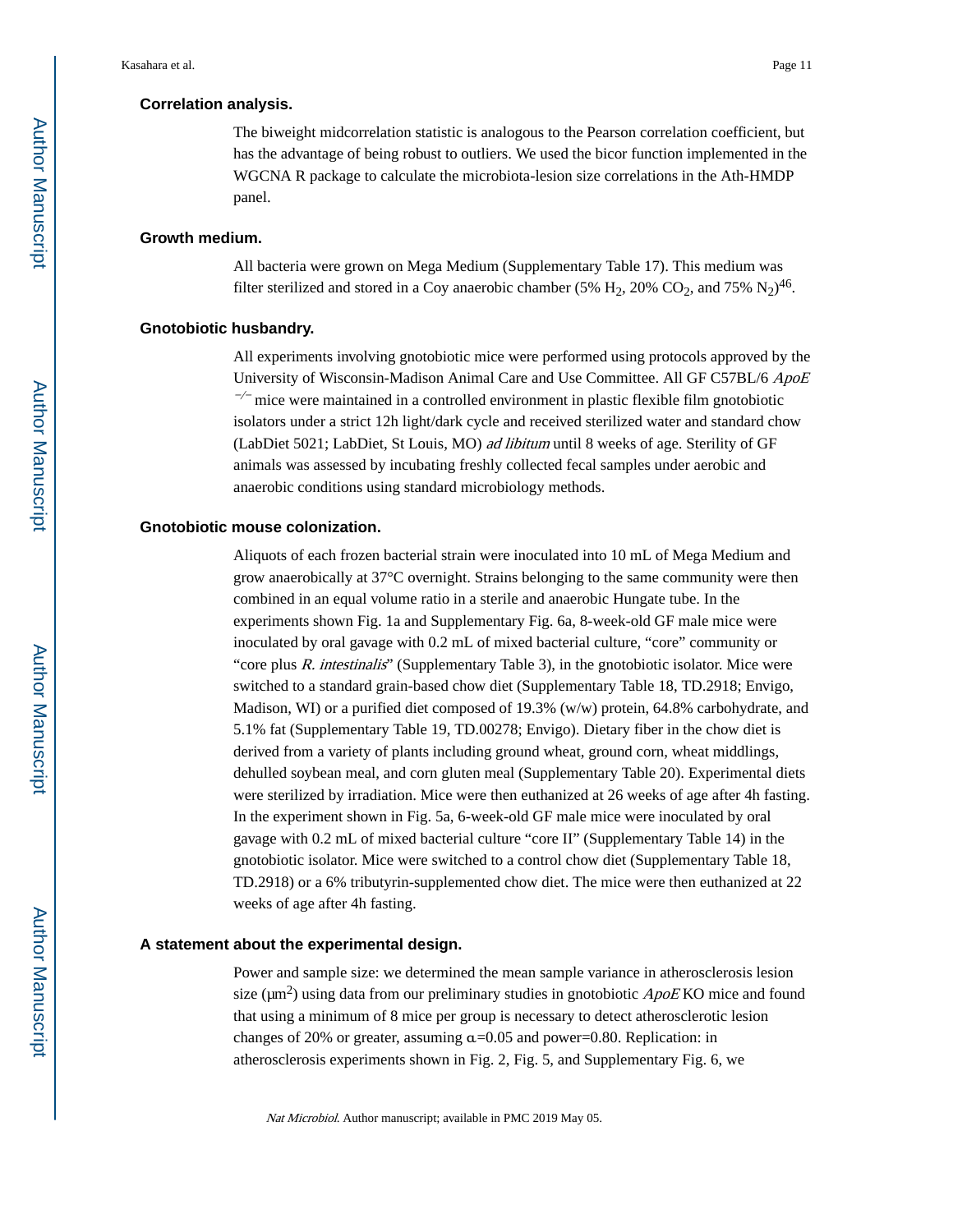performed two sets of experiments using animals from different litters, and combined results in the figures. No randomization protocols or blinded analysis were employed.

#### **Atherosclerotic lesion assessments.**

Atherosclerotic lesions were assessed as previously described<sup>12</sup>. Briefly, mice were anesthetized and the aorta was perfused with PBS. To assess the atherosclerotic lesion size at the aortic sinus, the samples were cut in the ascending aorta, and the proximal samples containing the aortic sinus were embedded in OCT compounds (Tissue-Tek; Sakura Finetek, Tokyo, Japan). Five consecutive sections (10 μm thickness) taken at 100 μm intervals (i.e. 50, 150, 250, 350, and 450 μm from the bottom of the aortic sinus) were collected from each mouse and stained with Oil Red O. Plaque area and Oil Red O-positive area were measured using Image J software (National Institutes of Health, Bethesda, MD). The volume of atherosclerosis in the aortic sinus was expressed as mean size of the 5 sections for each mouse. Immunohistochemistry was performed on formalin-fixed cryosections of mouse aortic roots using antibodies to identify macrophages (MOMA-2, 1:50; ab33451, Abcam, Cambridge, MA), followed by detection with biotinylated secondary antibodies (1:400; ab6733, Abcam) and streptavidin-horseradish peroxidase (1:500; P0397, Dako, Carpinteria, CA). Smooth muscle cells were identified by immunostaining with fluorescein isothiocyanate (FITC)-conjugated primary antibody against α-smooth muscle actin (1:100; clone 1A4, Sigma), followed by anti-FITC biotin-conjugated secondary antibody (1:400; clone FL-D6, Sigma). Negative controls were prepared with substitution with an isotype control antibody. Staining with Masson's trichrome was used to delineate the fibrous area according to the manufacturer's instructions (ab150686, Abcam). Stained sections were digitally captured, and the percentage of the stained area (the stained area per total atherosclerotic lesion area) was calculated.

#### **COPRO-Seq analysis.**

Bacterial communities resulting from inoculation of GF animals were analyzed using Illumina sequencing according to the COPRO-Seq (community profiling by sequencing) method<sup>47</sup>. Feces were collected 4 weeks after the colonization. In short, DNA isolated from feces via bead beating was used to prepare libraries for shotgun Illumina sequencing. Five hundred nanograms of DNA from each sample was fragmented by sonication and subjected to enzymatic blunting and adenine tailing. Customized Illumina adapters containing maximally distant 8-bp bar codes were ligated to the poly (A)-tailed DNA. Gel-extracted DNA (size selection  $\sim$  250 to 300bp) was amplified by PCR using primers and cycling conditions recommended by Illumina. Purified PCR products were submitted to the UW-Madison Biotechnology Center for a single end 50-bp Illumina MiSeq run. Results were processed using the software pipeline detailed by McNulty *et al*<sup>47</sup>.

#### **Plasma biochemical analysis.**

Blood samples were drawn by cardiac puncture under anesthesia using isoflurane. Plasma was acquired by centrifugation and stored at −80°C until measurement. The levels of triglycerides, total cholesterol, and high-density lipoprotein cholesterol were measured with commercially available kits from Wako Chemicals (Richmond, VA). Quantification of plasma cytokines was carried out using the Bio-plex 23 cytokine mouse array (Bio-Rad,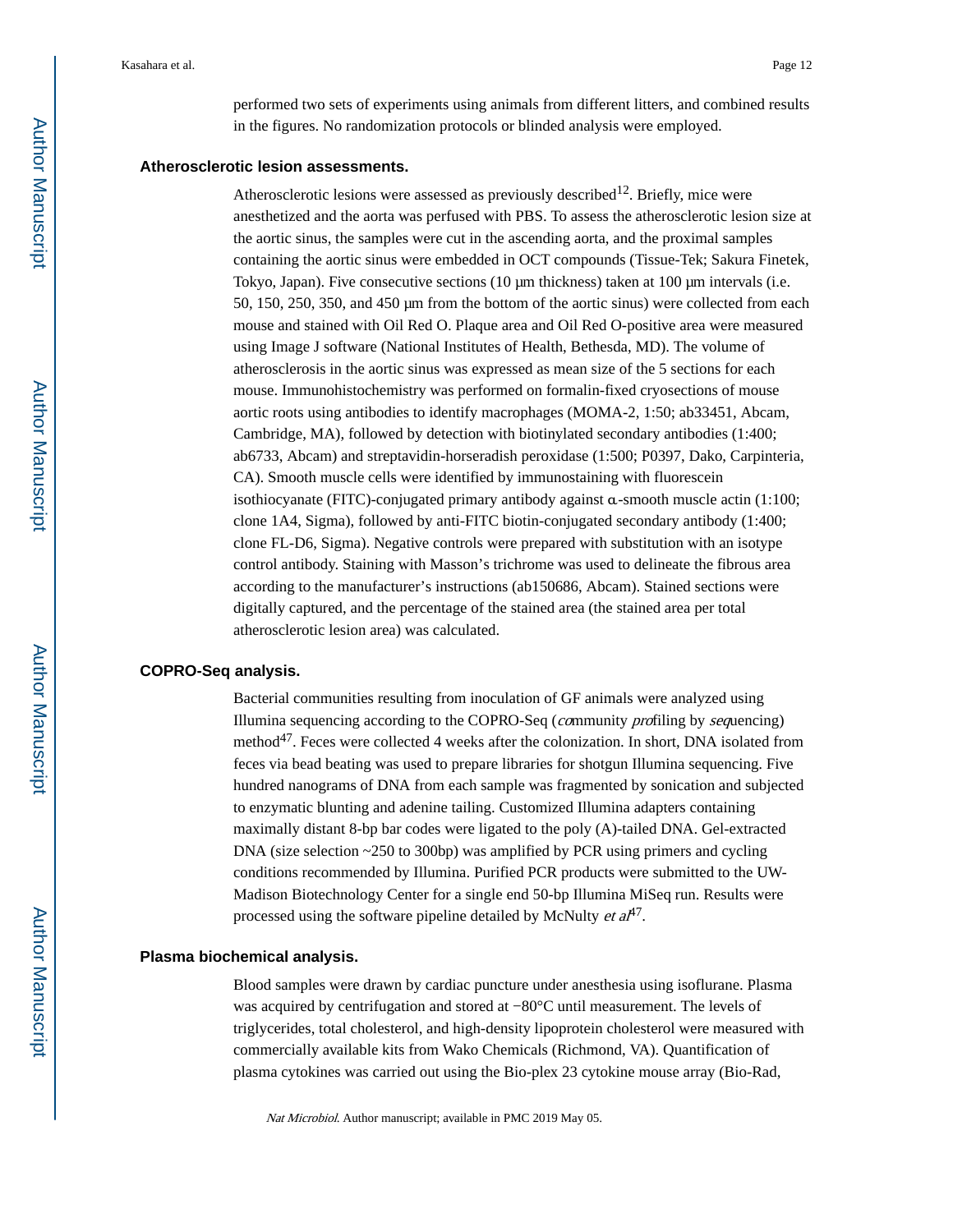Hercules, CA) as per manufacturer's instructions. Cytokines profiled were: Eotaxin, G-CSF, GM-CSF, IFN-γ, IL-1α, IL-1β, IL-2, IL-3, IL-4, IL-5, IL-6, IL-9, IL-10, IL-12 (p40), IL-12 (p70), IL-13, IL-17A, KC, MCP-1, MIP-1α, MIP-1β, RANTES, TNF-α. Plasma lipopolysaccharide (LPS) levels were quantitated with the QCL-1000 Endpoint Chromogenic LAL Assay (Lonza, Basel, Switzerland). Intestinal permeability was assessed using the non-metabolizable macromolecule Fluorescein Isothiocyanate (FITC)-Dextran (4kDA, Sigma). Mice were fasted overnight and gavaged with FITC-dextran (44mg/100g body weight) 4 hours before bleeding. The concentration of FITC-dextran in serum was quantified spectrophotofluorometrically.

#### **GC-MS of short chain fatty acid measurement.**

Sample preparation was based on a previously described procedure<sup>48</sup> with some modifications. Cecal contents were weighed in 4mL vials, then 10 μL of a mixture of internal standards (20 mM each; acetic acid-D4, Sigma-Aldrich #233315; propionic acid-D6, Sigma-Aldrich #490644; and butyric acid-D7, CDN isotopes #D-171) was subsequently added, followed by 20 μL of 33% HCl and 1 mL diethyl ether and the vials were sealed with polytetrafluoroethylene-lined screw caps. For plasma samples, 50 μL of each sample, 1.25 μL of the internal standard mix, 5 μL of 33% HCl, and 0.75 mL of diethyl ether were mixed. The mixture was vortexed vigorously for 3 min and then centrifuged  $(4,000 \text{ x } g, 10 \text{ min})$ . The upper organic layer was transferred to another vial and a second diethyl ether extraction was performed. After combining the two ether extracts, a 60 μL aliquot was removed, combined with 2 μL N-tert-butyldimethylsilyl-N-methyltrifluoroacetamide (MTBSTFA, Sigma-Aldrich #394882) in a GC auto-sampler vial with a 200 μL glass insert, and incubated for 2 h at room temperature. Derivatized samples (1 μL) were injected onto an Agilent 7890B/5977A GC/MSD instrument with Agilent DB1-ms 0.25 mm x 60 m column with 0.25  $\mu$ m bonded phase. A discontinuous oven program was used stating at 40 $\degree$ C for 2.25 min, then ramping at  $20^{\circ}$ C/min to  $200^{\circ}$ C, then ramping at  $100^{\circ}$ C/min to  $300^{\circ}$ C and holding for 7 min. The total run time was 18.25 minutes. Linear column flow was maintained at 1.26mL/min. The inlet temperature was set to 250°C with an injection split ratio of 15:1. Quantitation was performed using selected ion monitoring (SIM) acquisition mode and metabolites were compared to relevant labeled internal standards using Agilent Mass Hunter v. Acquisition B.07.02.1938. The m/z of monitored ions are as follows: 117 (acetic acid), 120 (acetic acid-D4), 131 (propionic acid), 136 (propionic acid-D6), 145 (butyric acid), and 151 (butyric acid-D7). Concentrations were normalized to mg of cecal contents.

#### **Untargeted metabolome for plasma samples.**

Untargeted mass spectrometry data were collected at Metabolon Inc (Durham, NC). Plasma samples were prepared using the automated MicroLab STAR system (Hamilton Company, Bonaduz, Switzerland). To remove protein, dissociate small molecules bound to protein or trapped in the precipitated protein matrix, and to recover chemically diverse metabolites, proteins were precipitated with methanol under vigorous shaking for 2 min (Glen Mills GenoGrinder 2000) followed by centrifugation. The resulting extract was divided into five fractions: two for analysis by two separate reverse phase (RP)/UPLC-MS/MS methods with positive ion mode electrospray ionization (ESI), one for analysis by RP/UPLC-MS/MS with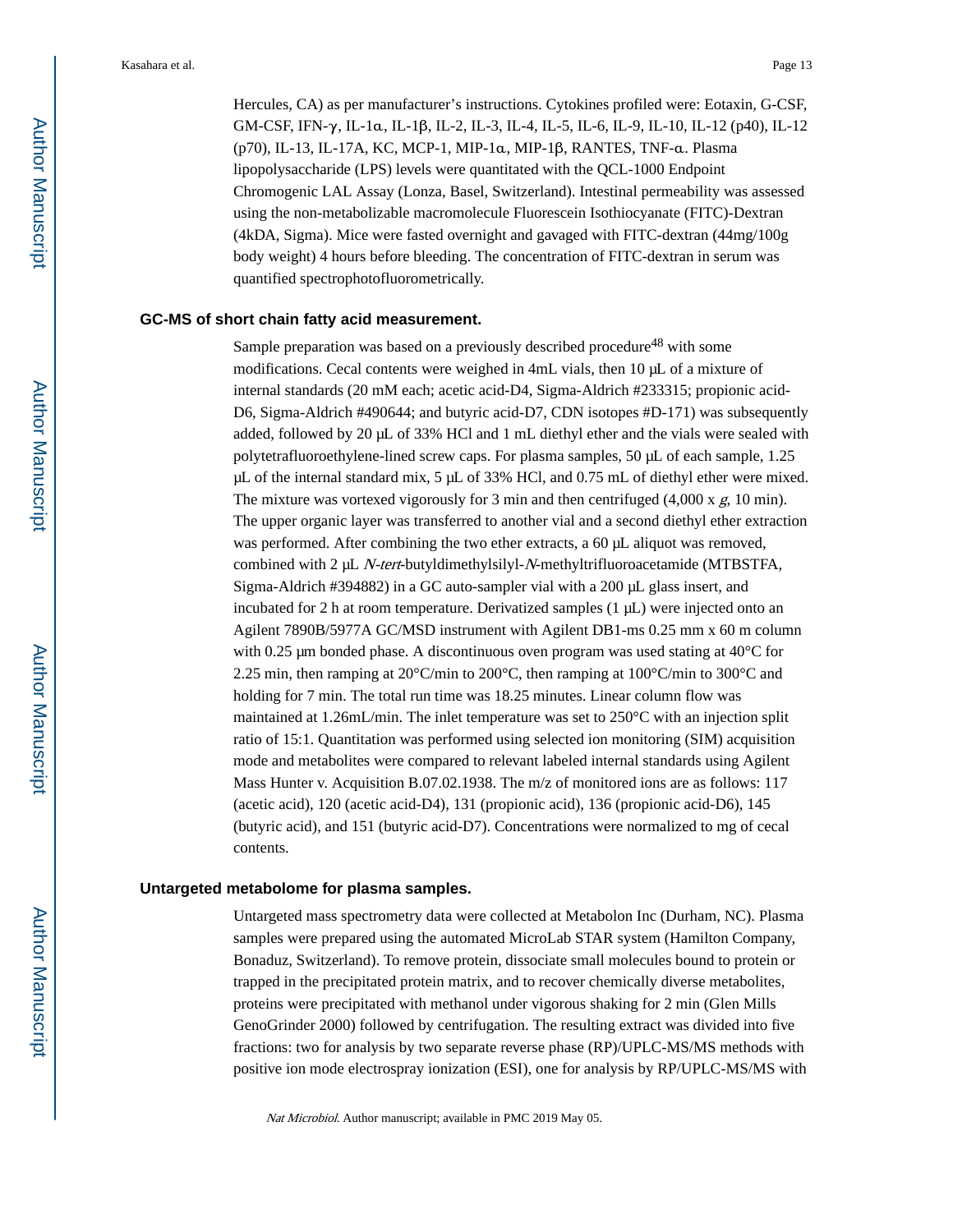negative ion mode ESI, one for analysis by HILIC/UPLC-MS/MS with negative ion mode ESI, and one sample was reserved for backup. Samples were placed briefly on a TurboVap (Zymark) to remove the organic solvent. The sample extracts were stored overnight under nitrogen before preparation for analysis.

#### **Ultrahigh Performance Liquid Chromatography-Tandem Mass Spectroscopy**

**(UPLC-MS/MS).—**All methods utilized a Waters ACQUITY ultra-performance liquid chromatography (UPLC) and a Thermo Scientific Q-Exactive high resolution/accurate mass spectrometer interfaced with a heated electrospray ionization (HESI-II) source and Orbitrap mass analyzer operated at 35,000 mass resolution. The sample extract was dried then reconstituted in solvents compatible to each of the four methods. Each reconstitution solvent contained a series of standards at fixed concentrations to ensure injection and chromatographic consistency. One aliquot was analyzed using acidic positive ion conditions, chromatographically optimized for more hydrophilic compounds. In this method, the extract was gradient eluted from a C18 column (Waters UPLC BEH C18–2.1×100 mm, 1.7 μm) using water and methanol, containing 0.05% perfluoropentanoic acid (PFPA) and 0.1% formic acid (FA). Another aliquot was also analyzed using acidic positive ion conditions, however it was chromatographically optimized for more hydrophobic compounds. In this method, the extract was gradient eluted from the same aforementioned C18 column using methanol, acetonitrile, water, 0.05% PFPA and 0.01% FA and was operated at an overall higher organic content. Another aliquot was analyzed using basic negative ion optimized conditions using a separate dedicated C18 column. The basic extracts were gradient eluted from the column using methanol and water, amended with 6.5mM ammonium bicarbonate at pH 8. The fourth aliquot was analyzed via negative ionization following elution from a HILIC column (Waters UPLC BEH Amide 2.1×150 mm, 1.7 μm) using a gradient consisting of water and acetonitrile with 10mM ammonium formate, pH 10.8. Compounds were identified by comparison to library entries based upon retention time/index, mass to charge ratio (m/z) and chromatographic data, and peaks were quantified using area-underthe curve.

**Statistical analysis.—**The dataset comprises a total of 678 compounds of biochemicals. Metabolic profiles were quantified in terms of relative abundance and median scaled to 1. Following log transformation and imputation of missing values, if any, with the minimum observed value for each compound, Welch's two-sample *t*-test was used to identify biochemicals that differed significantly between experimental groups. An estimate of the false discovery rate  $(q$ -value) is calculated to take into account the multiple comparisons that normally occur in metabolomic-based studies. Enrichment pathways were determined by completing pathway set enrichment analysis within MetaboLync pathway analysis software. For this analysis all metabolites with  $P$  value  $< 0.05$  were included. For individual pair-wise comparison, pathway enrichment displays the number of experimentally regulated compounds relative to all detected compounds in a pathway, compared to the total number of experimentally regulated compounds relative to all detected compounds in the study (Supplementary Table 13).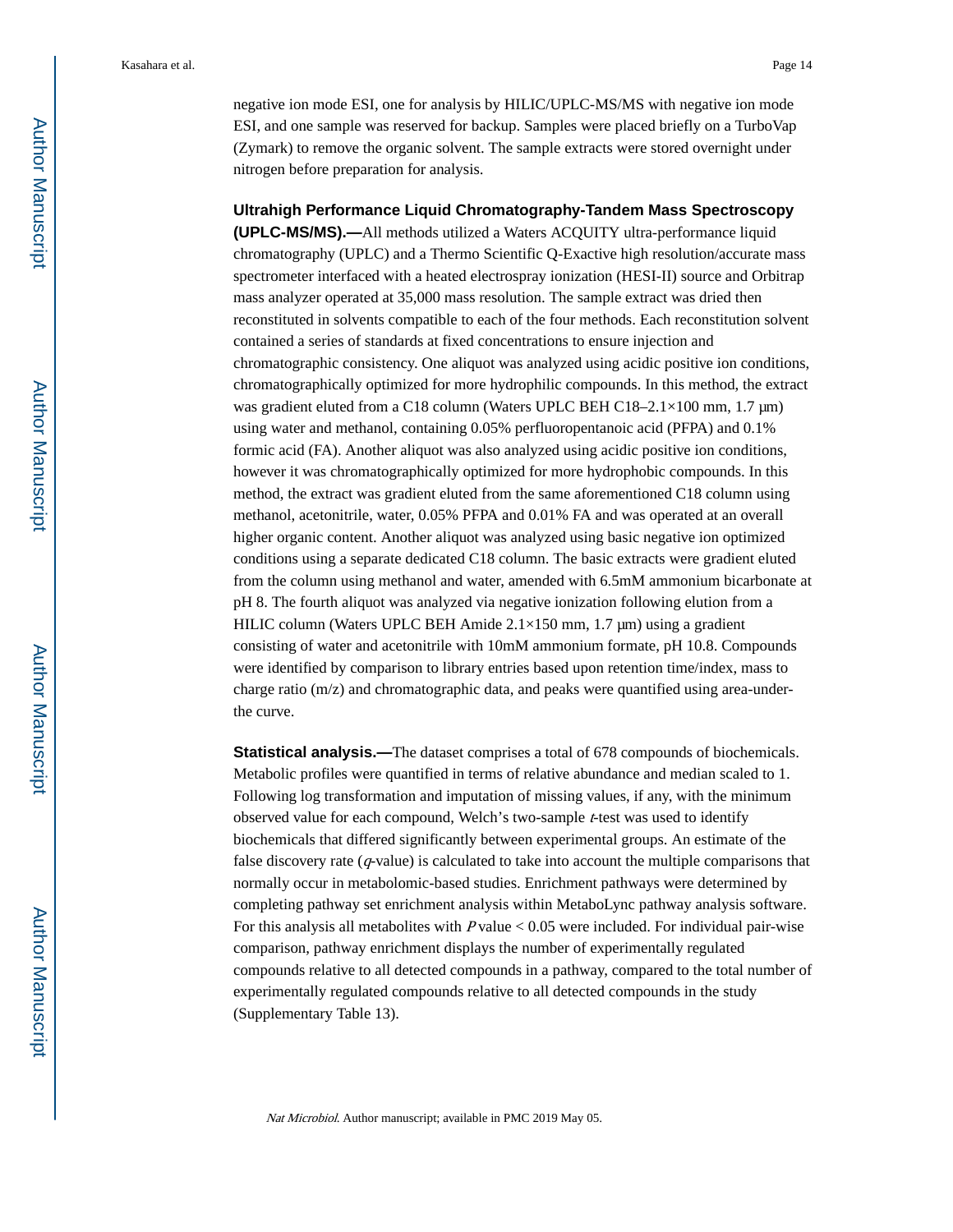#### **Histone post-translation modification (PTM) quantification with mass spectrometry:**

**Tissue fraction, histone extraction, and label-free chemical derivatization.—** Nuclear fractions were prepared from flash-frozen whole post-mortem colon and aorta tissues. In brief, 50 mg of tissue was homogenized on ice in hypotonic lysis buffer (10mM Tris-HCl,  $10$ mM NaCl, and  $3$ mM MgCl<sub>2</sub>) with histone deacetylase and protease inhibitors (1mM sodium butyrate, 4 μM trichostatin A, 100 μM phenylmethylsulfonyl fluoride, 10  $\mu$ g/mL leupeptin, and 10  $\mu$ g/mL aprotinin). Crude sub-cellular fractions were separated by differential centrifugation at 800 x g for 10 minutes at 4°C. The crude nuclear pellet was then washed twice with ice-cold PBS prior to acid extraction. Histones were acid extracted as described previously<sup>49</sup>. Histone extract  $(5 \mu g)$  was then subjected to a hybrid chemical derivatization method using propionic anhydride to label protein N-termini and all unmodified and monomethylated lysine residues, followed by trypsinization for 6 hours at 37°C, and derivatization of newly generated peptide N-termini with phenylisocyanate. This chemical derivatization method protects all lysine residues from cleavage by trypsin, which cleaves C-terminally to unmodified lysine and arginine residues, enabling consistent generation of histone peptides amenable to analysis by mass spectrometry. Derivatized histone extracts were then desalted using in-house C18 stage tips.

#### **Nano-liquid chromatography and electrospray ionization tandem mass**

**spectrometry.—**For each sample, 0.3 μg of derivatized histone peptides was injected onto a Dionex Ultimate3000 nanoflow HPLC with a Waters nanoAcquity UPLC C18 column (100 m x 150 mm, 3m) online with a Thermo Fisher Q-Exactive mass spectrometer eluted at 700 nL/min. Mobile phase consisted of water + 0.1% formic acid (A) and acetonitrile + 0.1% formic acid (B). Histone peptides were resolved with a 2-step linear gradient of 2% to 25% mobile phase B over 60 minutes followed by 25% to 40% mobile phase B over 15 minutes. Data was acquired using data-independent acquisition (DIA) mode. The mass spectrometer was operated with an MS1 scan at resolution = 35,000, automatic gain control target =  $1 \times 10^6$ , and scan range = 390–910 m/z, followed by a DIA scan with a loop count of 10. DIA settings were as follows: window size  $= 10$  m/z, resolution  $= 17,500$ , automatic gain control target =  $1 \times 10^6$ , DIA maximum fill time = AUTO, and normalized collision energy = 30. For each cycle, one full MS1 scan was followed by 10 MS2 scans using an isolation window size of 10 m/z.

**Histone post-translation modification (PTM) quantification.—**The Thermo.raw files were imported into Skyline for quantitative analysis as previously described<sup>49</sup>. Briefly, all MS1 and MS2 peaks were matched to an in-house spectral library upon import based on retention times and the presence of appropriate transitions. All imported histone peptide MS1 peaks and their integration bounds were also manually verified using XCalibur Qual Browser (v2.2). Peak areas for all selected transitions were exported and precursor ion peak areas were combined for quantitation. Exported peak area values from Skyline were normalized within peptide families to the total area prior to calculation of fold changes and statistics. All p-values were generated using a Welch's t-test. Statistical significance was determined by  $P < 0.05$ .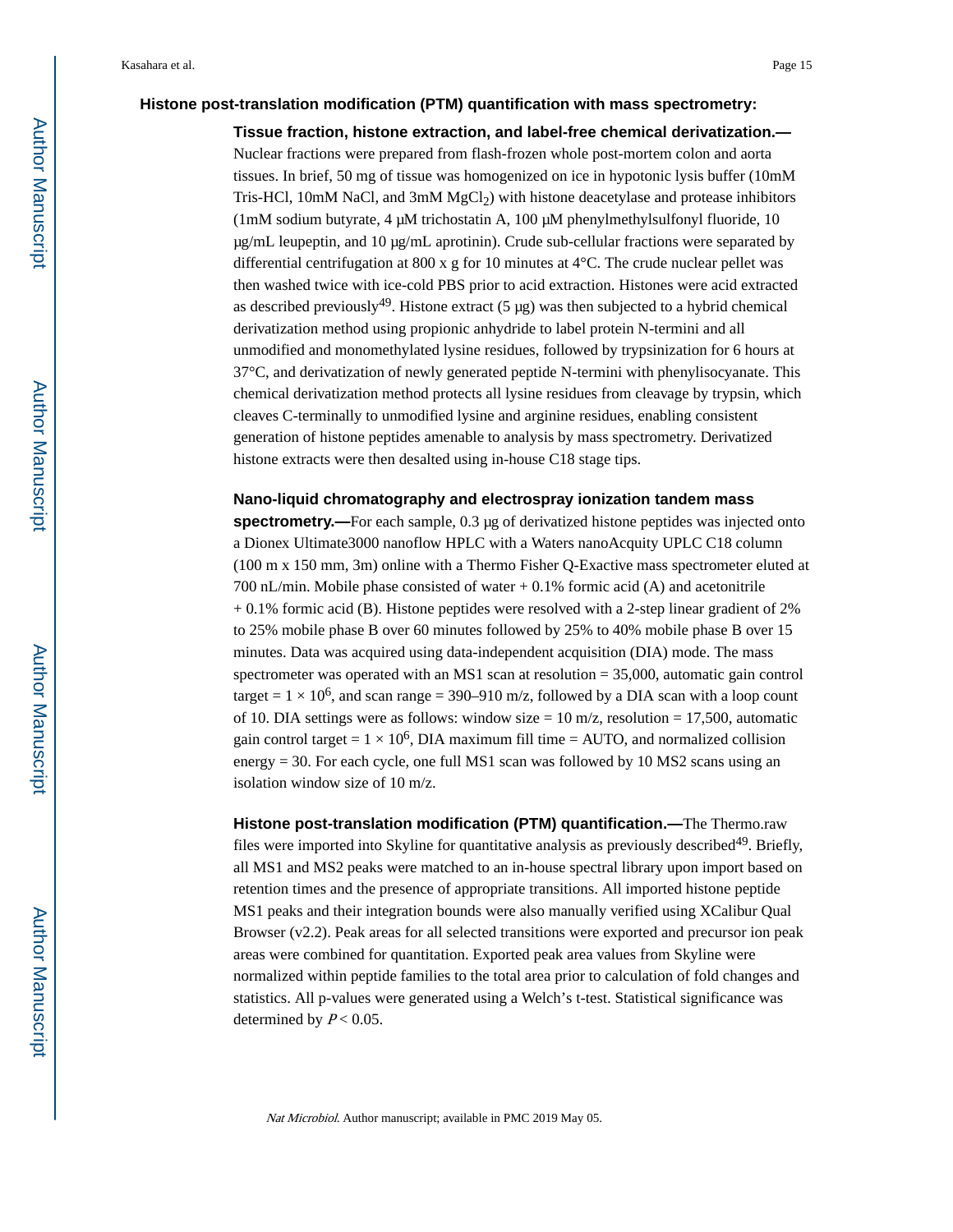#### **RNA-seq analysis.**

RNA was extracted from frozen livers by TRIzol extraction and then further cleaned using the Qiagen RNeasy Mini Kit and quantified using a Nanodrop 2000 spectrophotometer. A single-end cDNA library was prepared using the Illumina TruSeq stranded mRNA Sample Preparation kit (RS-122–2101) according to the manufacturer's specifications. Samples were multiplexed, normalized, and pooled prior to sequencing on a HiSeq2500 at the University of Wisconsin-Madison Biotechnology Center. Sequencing reads were processed and filtered using the FastX Toolkit. The first 10 bp of each read were removed to eliminate GC bias at the beginning of each read using the FastX Trimmer. The 6-bp Illumina adapter sequences were then clipped using the FastX Clipper and a quality filter was applied to all reads to eliminate any reads with a quality score <30 as determined by the FastX Quality Filter. Reads were then aligned to the mm9 mouse reference genome constructed to include only annotated genes (NM\_RefSeqs) by Bowtie2 alignment. Seed length was set to 28 and allowed 2 mismatches per seed. Gene expression was then calculated using RSEM with a forward probability of 0.0 (for stranded libraries). Differential expression (DE) was calculated using EBSeq with a false discovery rate  $(FDR) = 0.05$ . DE genes were curated by hand for functional clustering analysis.

#### **Quantitative Real-Time PCR.**

Total RNA was extracted from whole aorta with TRizol reagent (Invitrogen, Carlsbad, CA). SuperScript II Reverse Transcriptase with oligo (dT) primer (all from Invitrogen) was used to synthesize 20μl cDNA templates from 100ng purified RNA. cDNA was diluted 2X before use and qRT-PCR reactions were prepared in a 10μl volume using SsoAdvanced Universal SYBR Green Supermix (Bio-Rad) and 400nM specific primers targeting the gene of interest. Reactions were run on a CFX96 Real-Time PCR System (Bio-Rad). The primer sequences for amplification of each transcript are listed in Supplementary Table 21. Relative gene expression was calculated by the  $Ct$  method using β-actin as an internal control.

## **Flow cytometric analysis.**

For analyses of immune cells by flow cytometry, splenocytes and paraaortic lymph node cells were isolated and stained in PBS containing 2% fetal calf serum. Flow cytometry analysis was performed using BD LSRFortessa (BD Biosciences, San Jose, CA) or Attune NxT Flow Cytometer (Thermo Fisher Scientific, Waltham, MA) with FlowJo software (Tree Star, Ashland, OR). The antibodies used were as follows; anti-TCRβ (clone H57–597; Biolegend, San Diego, CA), anti-CD4 (cloneRM4–5; Biolegend), anti-Foxp3 (clone FJK-16s; eBioscience). Intracellular staining of Foxp3 was performed using the Foxp3 staining buffer set (eBioscience) according to the manufacturer's instructions. The fluorescent staining was performed after blocking the Fc receptor with the anti-CD16/CD32 antibody. Surface staining was performed according to standard procedures at a density of 1  $\times$  10<sup>6</sup> cells per 50 µL, and the volumes were scaled up accordingly.

#### **Statistical Analysis.**

The data were expressed as individual dots with mean  $\pm$  SEM or box-and whisker plots where the center line was the median, boxes extend to  $25<sup>th</sup>$  and  $75<sup>th</sup>$  percentiles, and whisker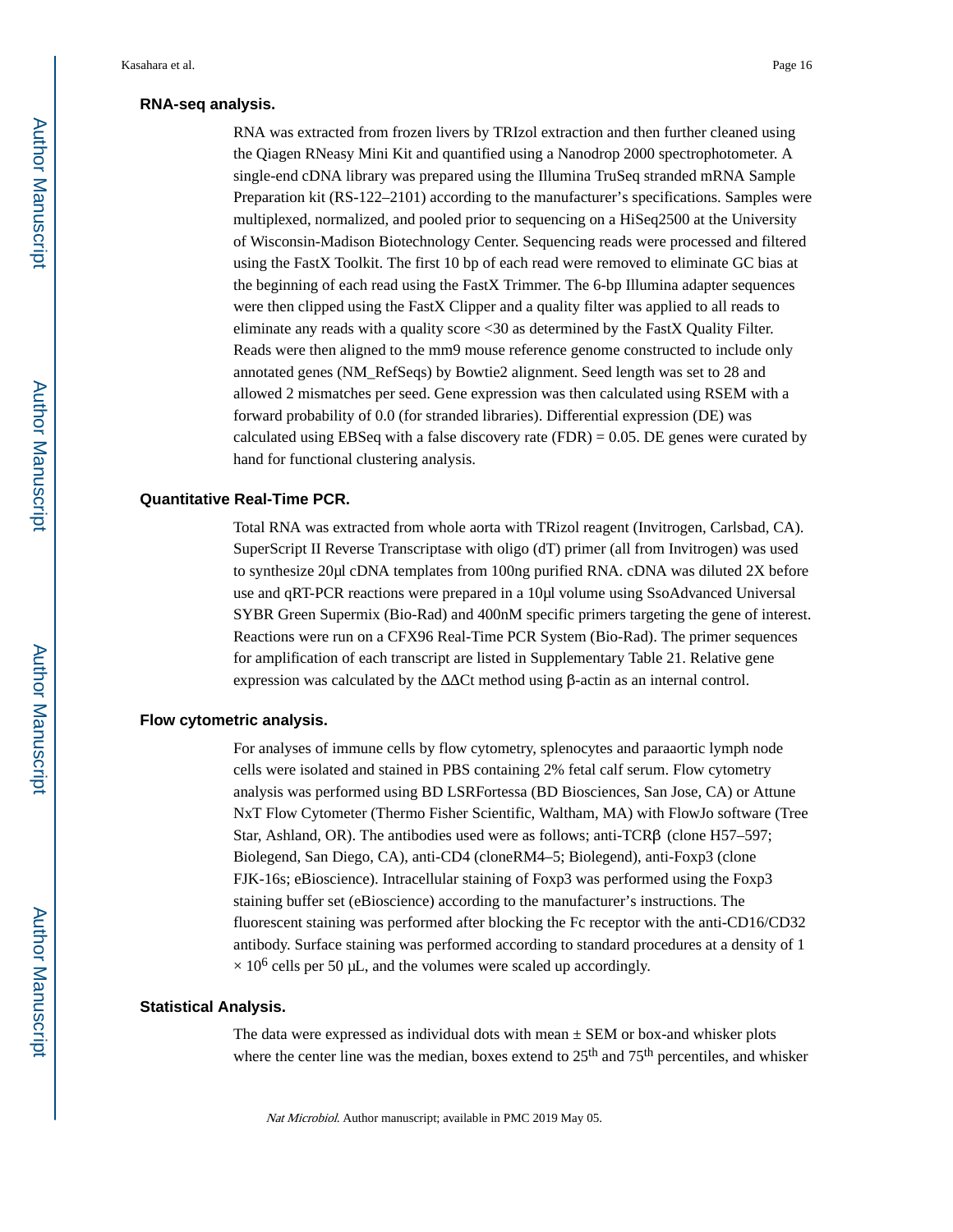extend to min and max values, and analyzed using GraphPad Prism 6.0 (GraphPad Software) or R (3.4.1). Significant differences between two groups were evaluated by two-tailed unpaired Student's t tests or two-tailed Welch's T-test. In multiple testing, FDRs were computed using the Benjamini-Hochberg procedure. The level of significance was set at <sup>P</sup> value  $< 0.05$  or FDR value  $< 0.10$ . The statistical analysis for RNA-seq and untargeted metabolome analyses were described in each Method section.

## **Reporting summary.**

Further information on experimental design is available in the Nature Research Reporting Summary linked to this paper.

#### **Data availability.**

The SRA accession ID for COPRO-Seq is SRP158926. The accession number for RNA sequencing data is GEO: GSE119141. The SRA accession ID for the Ath-HMDP microbiome data is SRP142550. Additional data that support the findings of this study are available from the corresponding author upon reasonable request.

## **Supplementary Material**

Refer to Web version on PubMed Central for supplementary material.

## **Acknowledgments**

The authors would like to thank C. Pan (UCLA) for help in 16S sequencing, G.A. Barrett-Wilt (University of Wisconsin Mass Spectrometry Facility) for technical support with GC/MS analysis, D.A. Roenneburg (Department of Surgery, University of Wisconsin School of Medicine and Public Health) for assistance with histology, and B.D. Mickelson (Envigo) for assistance with diets. We also thank the University of Wisconsin Biotechnology Center DNA Sequencing Facility for providing sequencing and support services. This work was supported in part by grants NIH DK108259 (to F.E.R.) and HL30568 (to A.J.L.), by the National Institute of Food and Agriculture, U.S. Department of Agriculture, under award number 2016–67017-24416 (to F.E.R.) and the Swedish Heart Lung Foundation (to F.B.). This work was also supported in part by a grant from a Transatlantic Networks of Excellence Award 17CVD01 from Foundation Leducq. K.K. is supported by Astellas Foundation for Research on Metabolic Disorders, International Atherosclerosis Society, Yamada Science Foundation, and Sumitomo Life Welfare and Culture Foundation. K.A.K. is supported by NIH F30 DK108494–02.

## **References**

- 1. Kau AL, Ahern PP, Griffin NW, Goodman AL & Gordon JI Human nutrition, the gut microbiome and the immune system. Nature 474, 327–336 (2011). [PubMed: 21677749]
- 2. Hooper LV, Midtvedt T & Gordon JI How host-microbial interactions shape the nutrient environment of the mammalian intestine. Annu. Rev. Nutr. 22, 283–307 (2002). [PubMed: 12055347]
- 3. Xu J et al. Evolution of Symbiotic Bacteria in the Distal Human Intestine. PLoS Biol. 5, e156 (2007). [PubMed: 17579514]
- 4. Martens EC, Koropatkin NM, Smith TJ & Gordon JI Complex glycan catabolism by the human gut microbiota: The bacteroidetes sus-like paradigm. J. Biol. Chem. 284, 24673–24677 (2009). [PubMed: 19553672]
- 5. Koropatkin NM, Cameron EA & Martens EC How glycan metabolism shapes the human gut microbiota. Nat. Rev. Microbiol. 10, 323–335 (2012). [PubMed: 22491358]
- 6. Martens EC, Kelly AG, Tauzin AS & Brumer H The devil lies in the details: How variations in polysaccharide fine-structure impact the physiology and evolution of gut microbes. J. Mol. Biol. 426, 3851–3865 (2014). [PubMed: 25026064]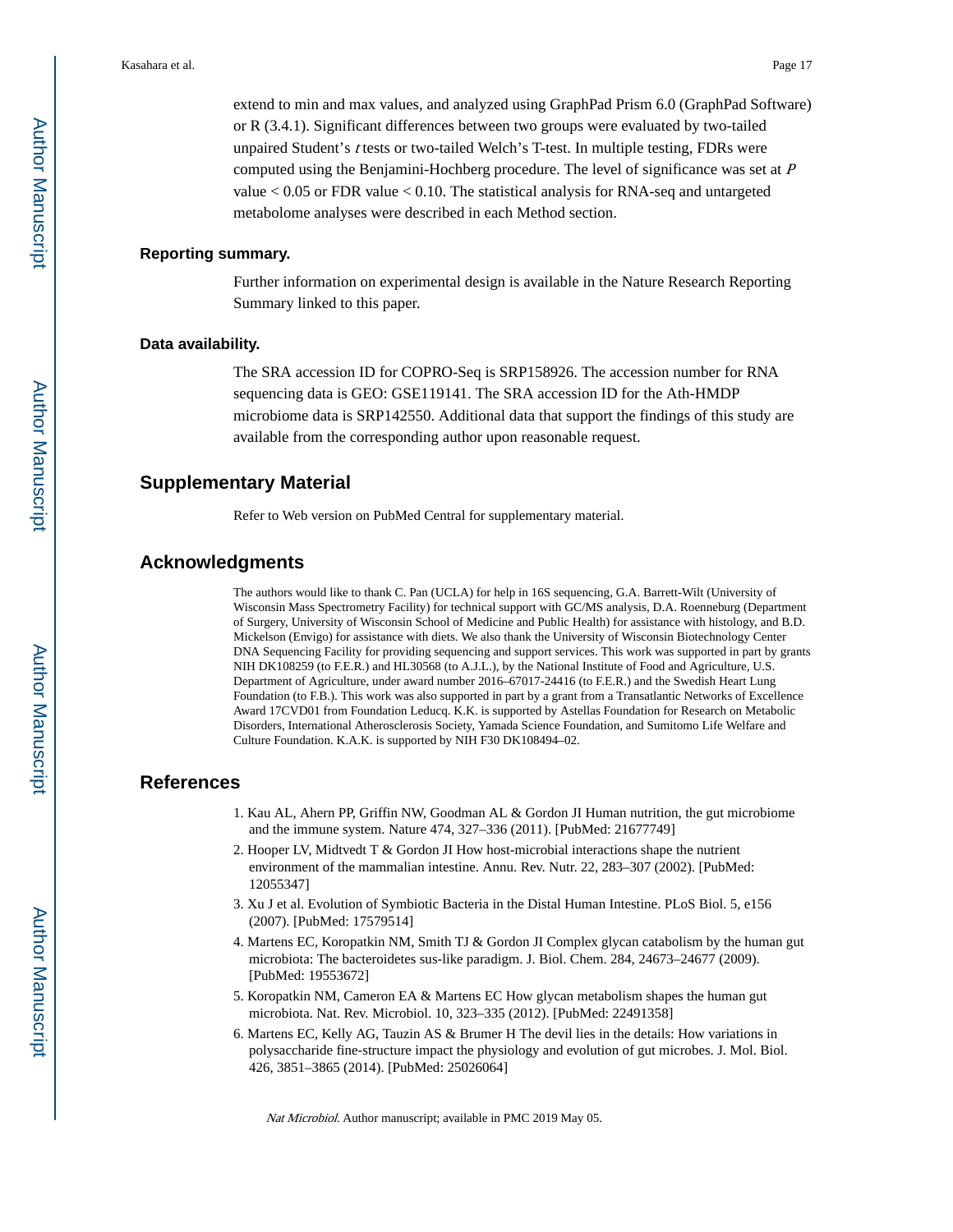- 7. Schnorr S et al. Gut microbiome of the Hadza hunter-gatherers. Nat. Commun. 5, 3654 (2014). [PubMed: 24736369]
- 8. Sonnenburg ED et al. Diet-induced extinctions in the gut microbiota compound over generations. Nature 529, 212–215 (2016). [PubMed: 26762459]
- 9. Ritzhaupt A, Ellis A, Hosie KB & Shirazi-Beechey SP The characterization of butyrate transport across pig and human colonic luminal membrane. J. Physiol. 507, 819–830 (1998). [PubMed: 9508842]
- 10. Candido EPM, Reeves R & Davie JR Sodium butyrate inhibits histone deacetylation in cultured cells. Cell 14, 105–113 (1978). [PubMed: 667927]
- 11. Segain JP et al. Butyrate inhibits inflammatory responses through NFkappaB inhibition: implications for Crohn's disease. Gut 47, 397–403 (2000). [PubMed: 10940278]
- 12. Kasahara K et al. Commensal bacteria at the crossroad between cholesterol homeostasis and chronic inflammation in atherosclerosis. J. Lipid Res. 58, 519–528 (2017). [PubMed: 28130274]
- 13. Mitchell JA, Ryffel B, Quesniaux VFJ, Cartwright N & Paul-Clark M Role of pattern-recognition receptors in cardiovascular health and disease. Biochem. Soc. Trans. 35, 1449–1452 (2007). [PubMed: 18031243]
- 14. Wang Z et al. Gut flora metabolism of phosphatidylcholine promotes cardiovascular disease. Nature 472, 57–65 (2011). [PubMed: 21475195]
- 15. Tang WHW et al. Intestinal Microbial Metabolism of Phosphatidylcholine and Cardiovascular Risk. N. Engl. J. Med. 368, 1575–1584 (2013). [PubMed: 23614584]
- 16. Karlsson FH et al. Symptomatic atherosclerosis is associated with an altered gut metagenome. Nat. Commun. 3, 1245 (2012). [PubMed: 23212374]
- 17. Louis P, Young P, Holtrop G & Flint HJ Diversity of human colonic butyrate-producing bacteria revealed by analysis of the butyryl-CoA:acetate CoA-transferase gene. Environ. Microbiol. 12, 304–314 (2010). [PubMed: 19807780]
- 18. Qin J et al. A metagenome-wide association study of gut microbiota in type 2 diabetes. Nature 490, 55–60 (2012). [PubMed: 23023125]
- 19. Karlsson FH et al. Gut metagenome in European women with normal, impaired and diabetic glucose control. Nature 498, 99–103 (2013). [PubMed: 23719380]
- 20. Walker AW et al. Dominant and diet-responsive groups of bacteria within the human colonic microbiota. ISME J. 5, 220–230 (2011). [PubMed: 20686513]
- 21. Duncan SH et al. Reduced dietary intake of carbohydrates by obese subjects results in decreased concentrations of butyrate and butyrate-producing bacteria in feces. Appl. Environ. Microbiol. 73, 1073–1078 (2007). [PubMed: 17189447]
- 22. Bennett BJ et al. Genetic Architecture of Atherosclerosis in Mice: A Systems Genetics Analysis of Common Inbred Strains. PLoS Genet. 11, e1005711 (2015). [PubMed: 26694027]
- 23. Duncan SH, Barcenilla A, Stewart CS, Pryde SE & Flint HJ Acetate utilization and butyryl coenzyme A (CoA):acetate-CoA transferase in butyrate-producing bacteria from the human large intestine. Appl. Environ. Microbiol. 68, 5186–5190 (2002). [PubMed: 12324374]
- 24. Guilloteau P et al. From the gut to the peripheral tissues: The multiple effects of butyrate. Nutr. Res. Rev. 23, 366–384 (2010). [PubMed: 20937167]
- 25. Cybulsky MI et al. A major role for VCAM-1, but not ICAM-1, in early atherosclerosis. J. Clin. Invest. 107, 1255–1262 (2001). [PubMed: 11375415]
- 26. Boesten LSM et al. Tumor necrosis factor-α promotes atherosclerotic lesion progression in APOE\*3-leiden transgenic mice. Cardiovasc. Res. 66, 179–185 (2005). [PubMed: 15769461]
- 27. Nightingale KP et al. Cross-talk between histone modifications in response to histone deacetylase inhibitors: MLL4 links histone H3 acetylation and histone H3K4 methylation. J. Biol. Chem. 282, 4408–4416 (2007). [PubMed: 17166833]
- 28. Fan J, Krautkramer KA, Feldman JL & Denu JM Metabolic regulation of histone post-translational modifications. ACS Chem. Biol. 10, 95–108 (2015). [PubMed: 25562692]
- 29. Krautkramer KA, Reiter L, Denu JM & Dowell JA Quantification of SAHA-Dependent Changes in Histone Modifications Using Data-Independent Acquisition Mass Spectrometry. J. Proteome Res. 14, 3252–3262 (2015). [PubMed: 26120868]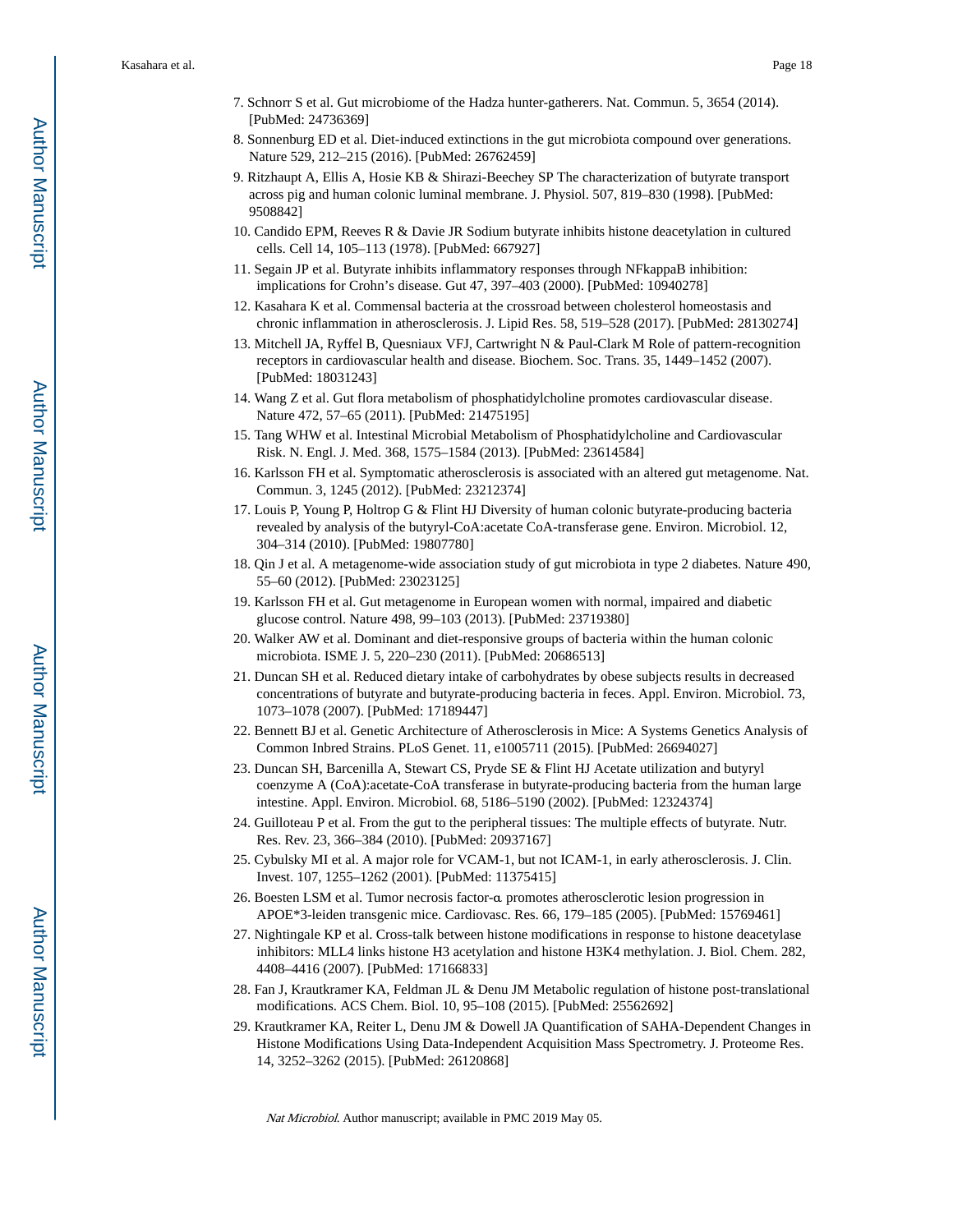- 30. Donohoe DR et al. The microbiome and butyrate regulate energy metabolism and autophagy in the mammalian colon. Cell Metab. 13, 517–526 (2011). [PubMed: 21531334]
- 31. Peng L, Li Z-R, Green RS, Holzman IR & Lin J Butyrate Enhances the Intestinal Barrier by Facilitating Tight Junction Assembly via Activation of AMP-Activated Protein Kinase in Caco-2 Cell Monolayers. J. Nutr. 139, 1619–1625 (2009). [PubMed: 19625695]
- 32. Furusawa Y et al. Commensal microbe-derived butyrate induces the differentiation of colonic regulatory T cells. Nature 504, 446–450 (2013). [PubMed: 24226770]
- 33. Ohira H et al. Butyrate attenuates inflammation and lipolysis generated by the interaction of adipocytes and macrophages. J. Atheroscler. Thromb. 20, 425–42 (2013). [PubMed: 23470566]
- 34. Li H et al. Sodium butyrate stimulates expression of fibroblast growth factor 21 in liver by inhibition of histone deacetylase 3. Diabetes 61, 797–806 (2012). [PubMed: 22338096]
- 35. Youm YH et al. The ketone metabolite β-hydroxybutyrate blocks NLRP3 inflammasome-mediated inflammatory disease. Nat. Med. 21, 263–269 (2015). [PubMed: 25686106]
- 36. Balsinde J, Balboa MA & Dennis EA Inflammatory activation of arachidonic acid signaling in murine P388D1 macrophages via sphingomyelin synthesis. J. Biol. Chem. 272, 20373–20377 (1997). [PubMed: 9252342]
- 37. Zhao L et al. Selective interleukin-12 synthesis defect in 12/15-lipoxygenase-deficient macrophages associated with reduced atherosclerosis in a mouse model of familial hypercholesterolemia. J. Biol. Chem. 277, 35350–35356 (2002). [PubMed: 12122008]
- 38. Cyrus T et al. Disruption of the 12/15-lipoxygenase gene diminishes atherosclerosis in apo Edeficient mice. J. Clin. Invest. 103, 1597–1604 (1999). [PubMed: 10359569]
- 39. Threapleton DE et al. Dietary fibre intake and risk of cardiovascular disease: systematic review and meta-analysis. BMJ 347, f6879 (2013). [PubMed: 24355537]
- 40. Marques FZ et al. High-fiber diet and acetate supplementation change the gut microbiota and prevent the development of hypertension and heart failure in hypertensive mice. Circulation 135, 964–977 (2017). [PubMed: 27927713]
- 41. Rivière A, Selak M, Lantin D, Leroy F & De Vuyst L Bifidobacteria and butyrate-producing colon bacteria: Importance and strategies for their stimulation in the human gut. Front. Microbiol. 7, 979 (2016). [PubMed: 27446020]
- 42. Ait-Oufella H et al. Natural regulatory T cells control the development of atherosclerosis in mice. Nat. Med. 12, 178–180 (2006). [PubMed: 16462800]
- 43. Kelly CJ, Zheng L, Taylor CT & Colgan SP Crosstalk between Microbiota-Derived Short-Chain Fatty Acids and Intestinal Epithelial HIF Augments Tissue Barrier Function. Cell Host Microbe 17, 662–671 (2015). [PubMed: 25865369]
- 44. Glover LE, Lee JS & Colgan SP Oxygen metabolism and barrier regulation in the intestinal mucosa. J. Clin. Invest. 126, 3680–88 (2016). [PubMed: 27500494]
- 45. Riggs MG, Whittaker RG, Neumann JR & Ingram VM n-Butyrate causes histone modification in HeLa and Friend erythroleukaemia cells. Nature 268, 462–464 (1977). [PubMed: 268489]
- 46. Goodman AL et al. Extensive personal human gut microbiota culture collections characterized and manipulated in gnotobiotic mice. Proc. Natl. Acad. Sci. 108, 6252–6257 (2011). [PubMed: 21436049]
- 47. McNulty NP et al. The impact of a consortium of fermented milk strains on the gut microbiome of gnotobiotic mice and monozygotic twins. Sci. Transl. Med. 3, 106ra106 (2011).
- 48. Rey FE et al. Metabolic niche of a prominent sulfate-reducing human gut bacterium. Proc. Natl. Acad. Sci. 110, 13582–13587 (2013). [PubMed: 23898195]
- 49. Krautkramer KA et al. Diet-Microbiota Interactions Mediate Global Epigenetic Programming in Multiple Host Tissues. Mol. Cell 64, 982–992 (2016). [PubMed: 27889451]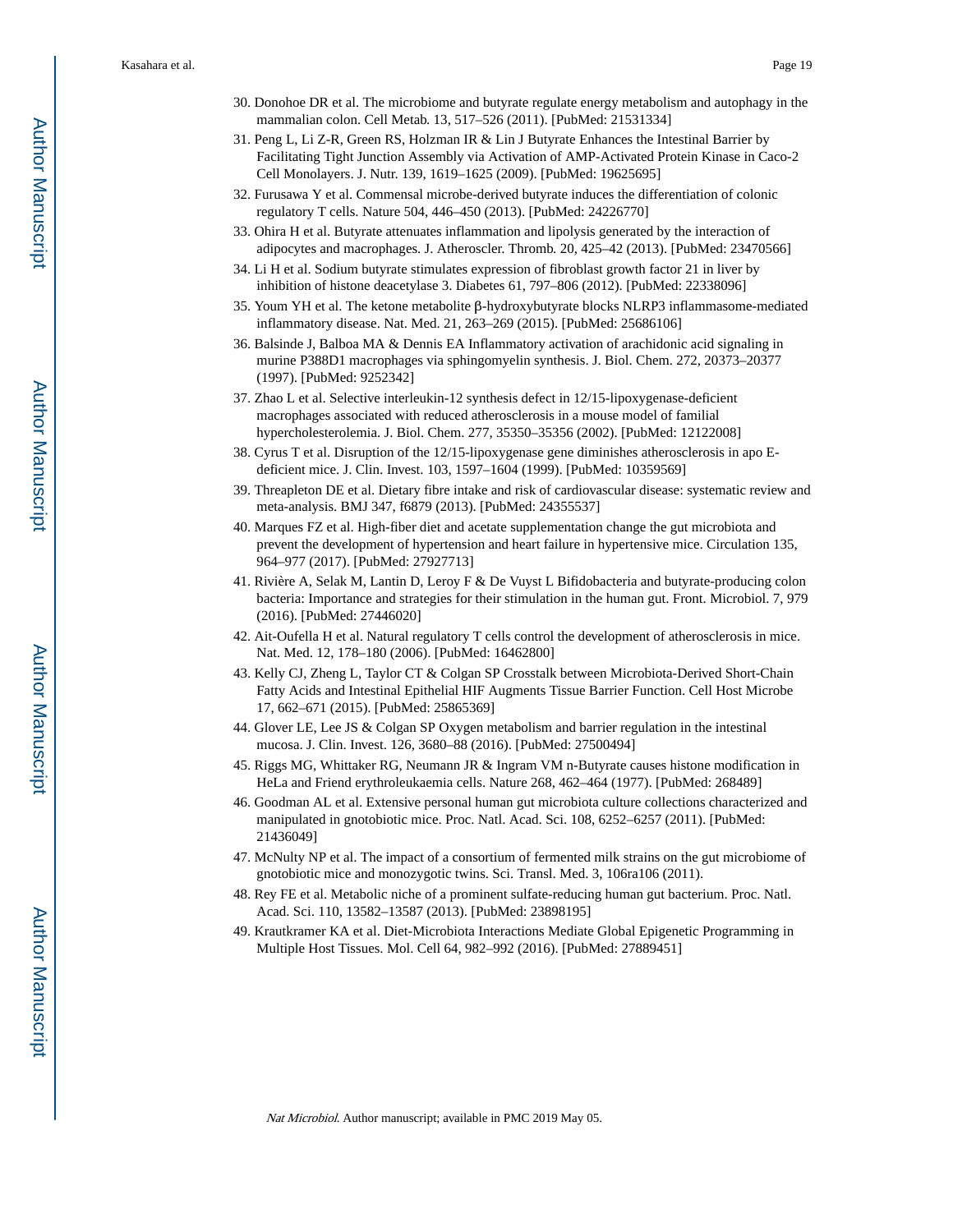Kasahara et al. Page 20



**Figure 1. Colonization with** *R. intestinalis* **increases cecal levels of short chain fatty acids (SCFAs) in mice fed a high plant polysaccharide (HPP) diet.**

**a**, Experimental design. **b**, COPRO-Seq (community profiling by sequencing) analysis of fecal samples from gnotobiotic Apolipoprotein E knock-out mice colonized with the "core" community ( $n=5$ ) or the "core plus R. intestinalis" community ( $n=5$ ). The bar charts show the abundance of each species in each community. **c**,**d**, Levels of SCFAs in cecum (**c**, n=11 in the "core" group and n=10 in the "core plus R. intestinalis" group) and plasma (**d**, n=5 per group) in the "core" group and the "core plus  $R$ . intestinalis" colonized mice assessed by gas chromatography-mass spectrometry. Cecal SCFA levels are indicated by micromoles per gram wet weight (wt). Symbols represent values for individual animals, with averages (horizontal line) plus standard errors of the means indicated. Significance was calculated by an unpaired two-tailed Student's t test.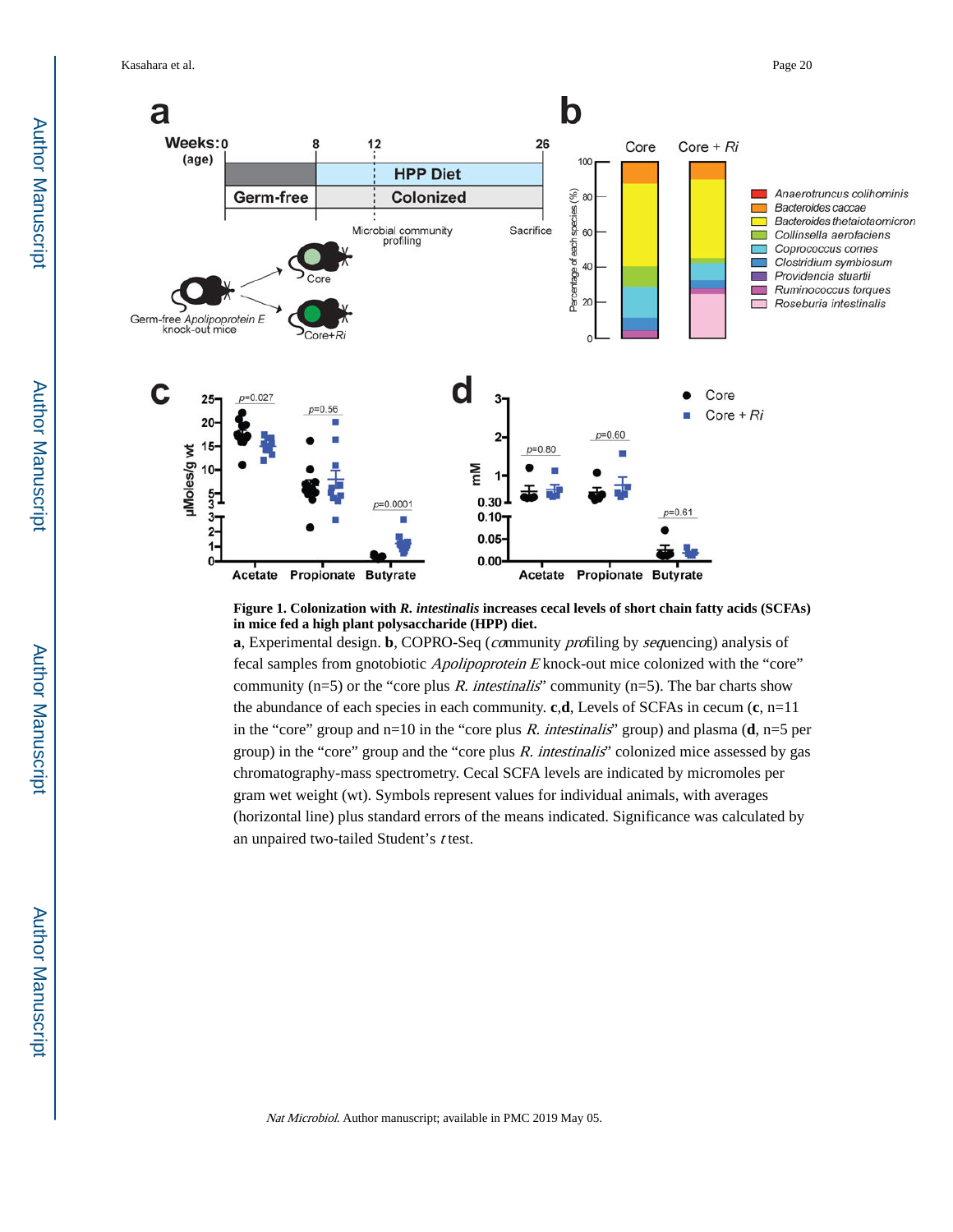



**a**,**e**,**f**, Representative photographs of Oil Red O staining (**a**) and quantitative analysis of plaque area (**e**) and Oil Red O (ORO) positive area (**f**) in the aortic sinus (n=11 in the "core" group and n=10 in the "core plus R. intestinalis" group). **b**-**d**,**g**-**i**, Representative sections and quantitative analyses of MOMA-2 positive macrophages (**b**,**g**), collagen (**c**,**h**), and α-actin<sup>+</sup> smooth muscle (α-SMA) cells (**d**,**i**) in the aortic sinus (n=6 per group). Box areas are enlarged below (**a**-**d**). Symbols represent values for individual animals, with averages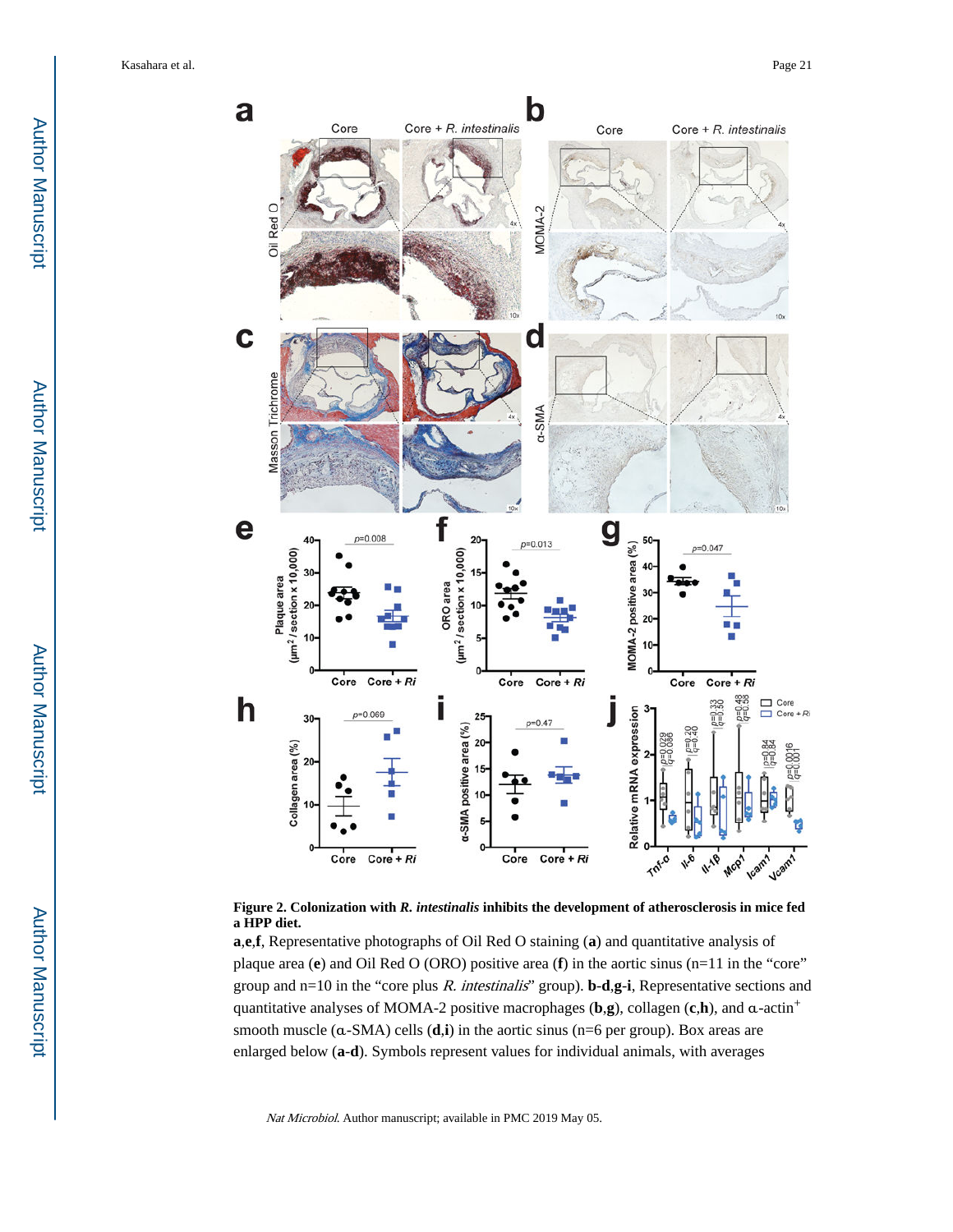(horizontal line) plus standard errors of the means indicated. Significance was calculated by an unpaired two-tailed Student's t test. **j**, Gene expression of Tnf-α, Il-6, Il-1β, Mcp1, Icam1, and Vcam1 in the aorta from mice colonized with the core" community (n=6) or the "core plus  $R$ . intestinalis" community (n=5). The data are expressed as box-and-whisker plots where boxes represent median values and interquartile ranges and whiskers represent minimum and maximum values. Significance was calculated by an unpaired two-tailed Student's t test, followed by the Benjamini-Hochberg procedure to control the false discovery rate. Gene expression of Tnf-a and Vcam1 showed statistical significance (q value of<0.10).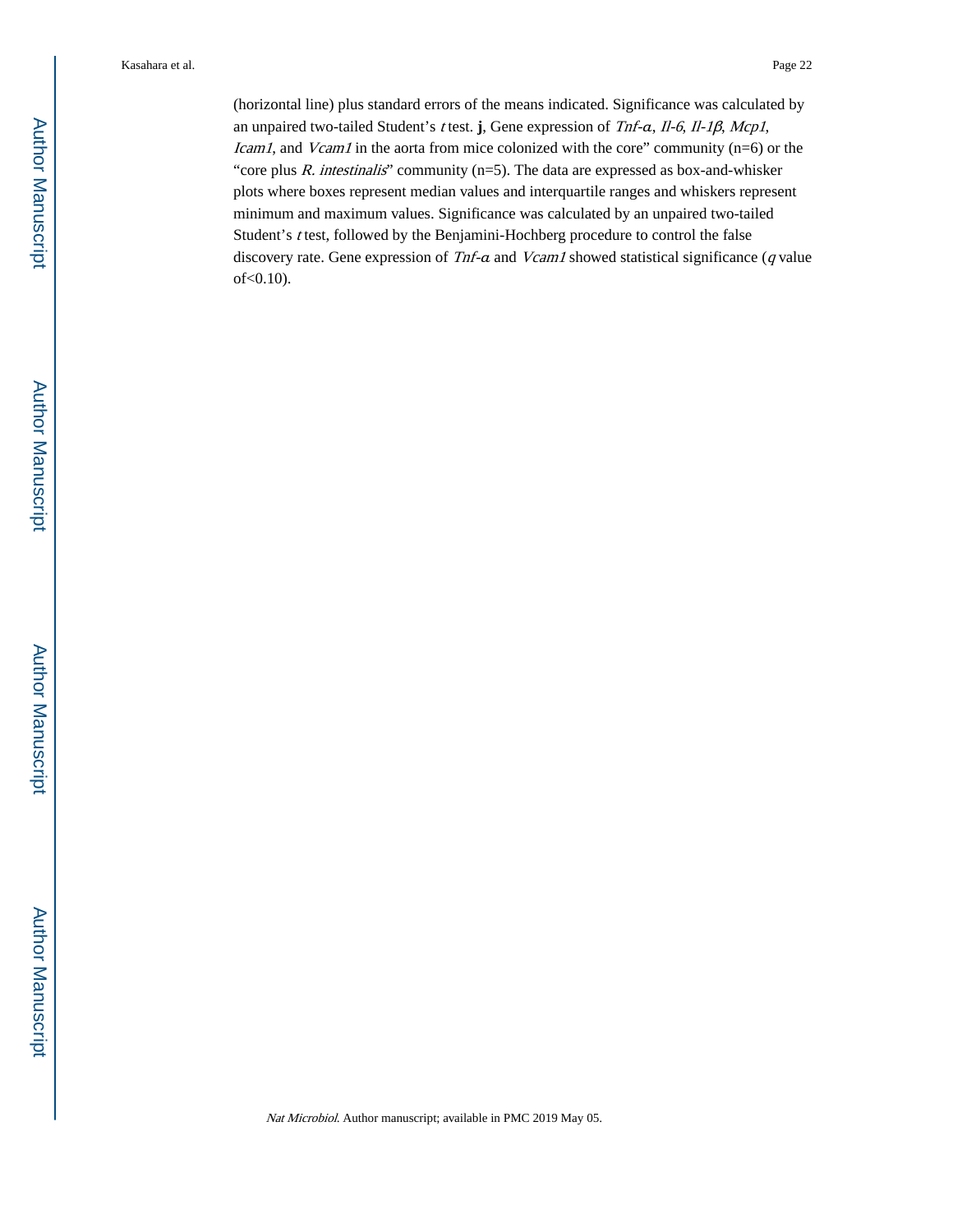

**Figure 3.** *R. intestinalis* **affects histone post-translation modifications (PTMs) in the colon.** Relative abundance of histone PTMs on H3 and H3.3. **a**-**e**, K4 methylation on H3 (**a**), K18 and K23 acetylation and methylation on H3 (**b**), K27 and K36 methylation on H3 (**c**) and H3.3 (**d**), and K79 methylation on H3 (**e**) in the proximal colon. Values are reported as a fold change in "core plus R. intestinalis" colon relative to "core" control ( $n=4$  in the "core" group and  $n=5$  in the "core plus R. intestinalis" group) for both diets. Significance was calculated by a two-tailed Welch's T-test as follows: \*, P value of <0.05; \*\*, P value of <0.01; \*\*\*, P value of <0.001. Actual P values are found in Supplementary Table 8. HPP and LPP indicate high plant polysaccharide and low plant polysaccharide, and ac, me, and un indicate acetylation, methylation, and unmodified, respectively. For example, H3:K4me3 indicates the trimethylation of lysine 4 of H3.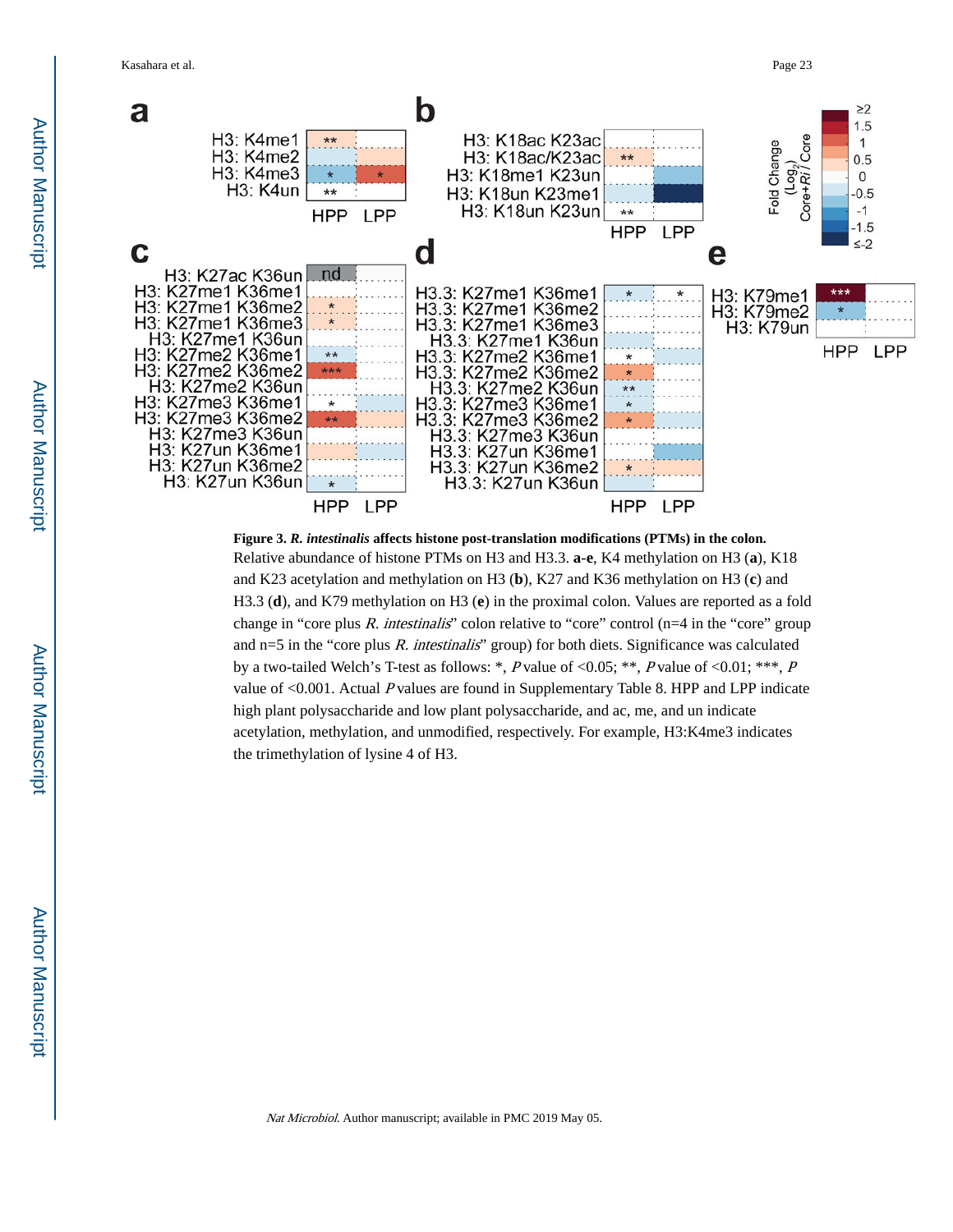

#### **Figure 4. Colonization with** *R. intestinalis* **regulates energy metabolism and improves intestinal barrier function.**

**a**,**b**, Gene ontology (GO) term enrichments with Fisher's Exact Tests for genes upregulated (**a**) and downregulated (**b**) from RNA-seq analysis in colon samples of HPP diet-fed mice colonized with the "core plus  $R$ . intestinalis" community (n=5) relative to the "core" community (n=3). **c**, Fluorescein isothiocyanate (FITC) -dextran assay in HPP diet-fed mice colonized with the "core"  $(n=4)$  or the "core plus R. intestinalis"  $(n=5)$ . **d**, Plasma LPS levels (EU/ml) measured in mice colonized with the core" community (n=7) or the "core plus R. intestinalis' community ( $n=7$ ). Significance was calculated by an unpaired twotailed Student's t test and the data are expressed as box-and-whisker plots where boxes represent median values and interquartile ranges and whiskers represent minimum and maximum values (**c**,**d**). **e**, Untargeted metabolome analysis of plasma (n=6 per group). Relative mass spectrometry scaled intensities of long chain fatty acids (LCFAs), βhydroxybutyrate (β-OHB), and eicosanoids detected at significantly different levels between mice colonized with "core" vs "core plus R. intestinalis" community (all indicated differences significant at  $P<0.05$ ). Significance was calculated by two-tailed Welch's T-tests, followed by the Benjamini-Hochberg procedure to control the false discovery rate, and the data are expressed as box-and-whisker plots where boxes represent median values and interquartile ranges and whiskers represent minimum and maximum values. 12-HETE and 15-KETE indicate 12-hydroxyeicosatetraenoic acid and 15-ketoeicosatetraenoic acid, respectively.